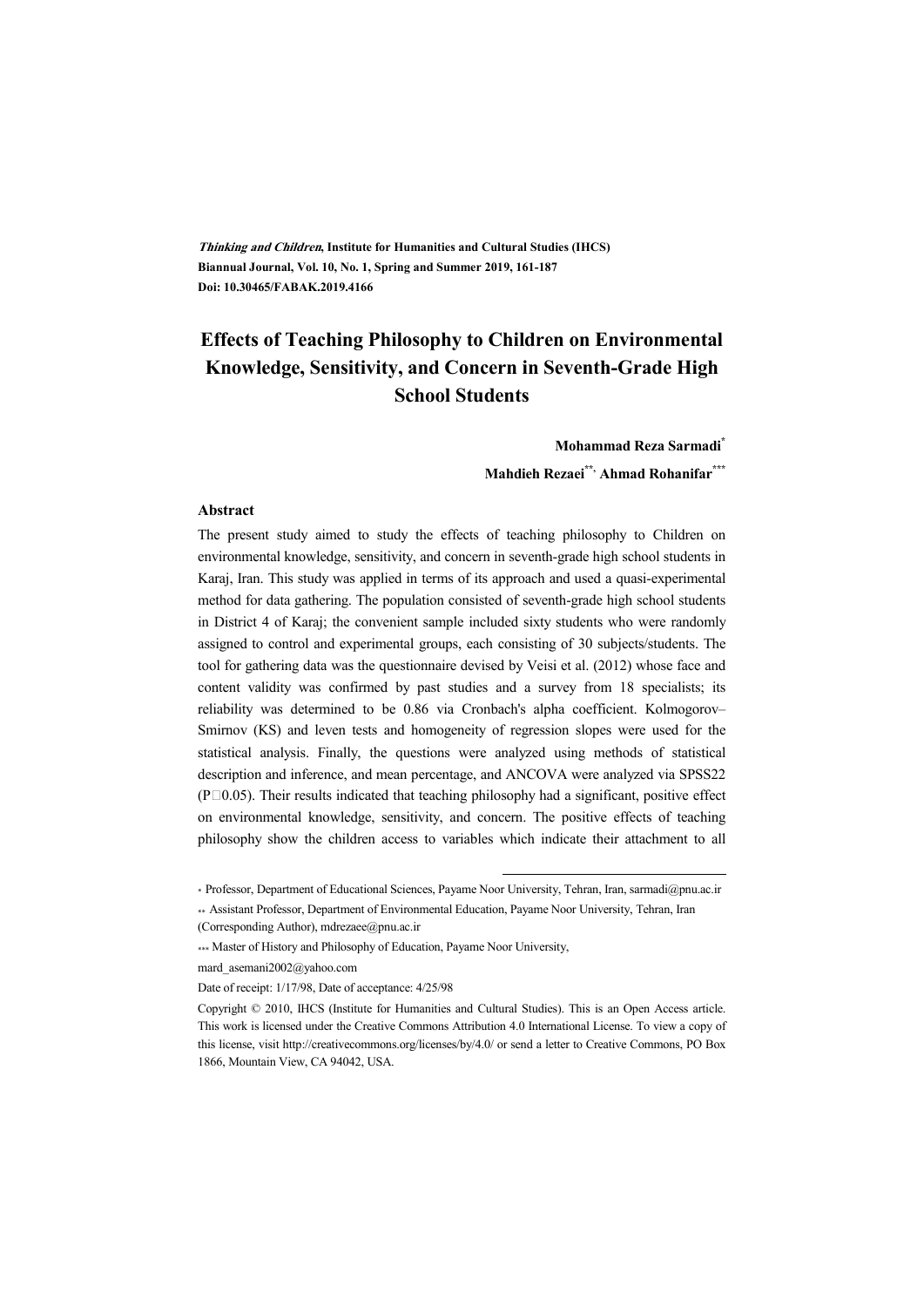animate and inanimate entities on the earth and their awareness of protecting the environment.

**KeyWords:** Teaching Philosophy, Environmental Knowledge, Environmental Sensitivity, Environmental Concern.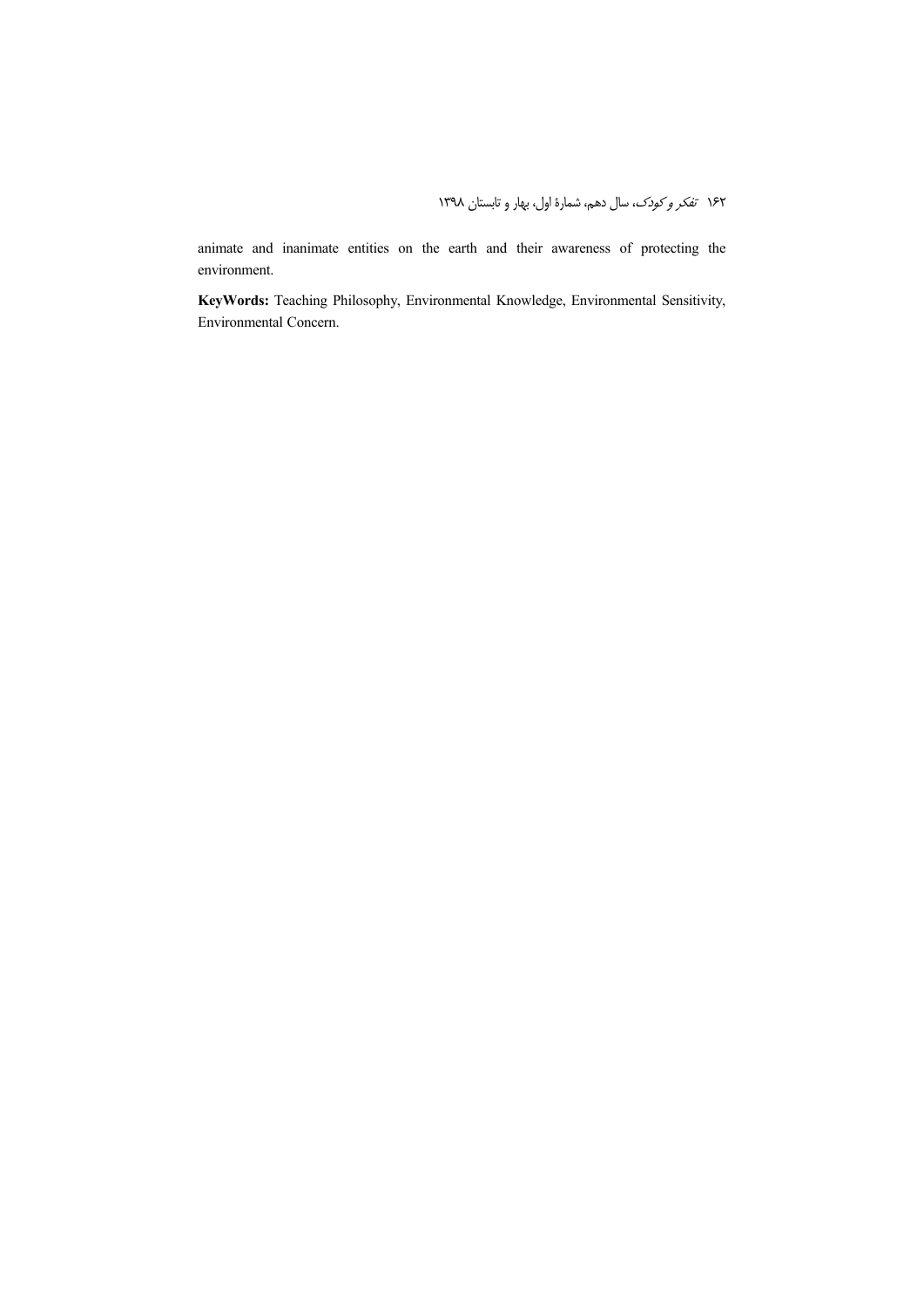تفکر و کودک، یژوهشگاه علوم انسانی و مطالعات فرهنگی دوفصلiامهٔ علمی (مقالهٔ علمی ــ پژوهشی)، سال دهم، شمارهٔ اول، بهار و تابستان ۱۳۹۸، ۱۶۳–۱۸۷

# تأثير آموزش فلسفه به كودكان بر دانش، حساسيت و نگراني محيطز يستي دانش آموزان ياية هفتم متوسطه

محمد رضا سرمدي\*

مهديه رضائي"، احمد روحاني فر\*\*\*

#### حكىدە

هدف از اجرای این یژوهش، مطالعه تأثیر آموزش فلسفه به کودکان بر دانش، حساسـیت و نگرانی محیطزیستی دانشآموزان پایه هفتم دوره اول متوسـطه شـهر کـرج بــود. پــژوهش حاضر ازنظر هدف، کاربردی و ازلحاظ شیوه گردآوری دادهها، نیمه آزمایشــی بــوده اســت. جامعه آماری شامل دانشآموزان پایه هفتم در ناحیه ٤ شهر کرج بود کــه تعــداد ٦٠ نفــر از آنها به عنوان نمونه در دسترس، انتخاب و بهصورت تصادفی در دو گروه ۳۰ نفـره کنتـرل و آزمایش تقسیم شدند. ابزار گردآوری دادهها، پرسشنامه ویسبی و همکـاران (۱۳۹۱) بـود که روایی صوری و محتوایی آن با توجه به کاربرد آن در تحقیقات پیشین و نظرخــواهی از ۱۸ نفر از متخصصین مورد تأیید قرار گرفت و ضریب پایایی آن از طریــق محاسـبه آلفــای کرونباخ، ۸٦٪ و به دست آمد. سؤالهای یژوهش با استفاده از روش هـای آمـار توصـیفی و استنباطی، میانگین، درصد و تحلیل کوواریانس با استفاده از نرمافـزار  $SPSS_{22}$  مـورد تحلیـل قرار گرفتند (٢٠٥=>P). نتايج حاكي از آن بود كه آموزش فلسفه بــر دانــش، حساســيت و نگرانی محیطزیستی دانش آموزان، تأثیر مثبت و معناداری دارد. اثرات مثبت آموزش فلسـفه

\* استاد گروه علوم تربیتی، دانشگاه پیام نور، تهران، ایران، sarmadi@pnu.ac.ir \*\* اســتاديار گــروه أمــوزش محــيطـزيســت، دانشــگاه پيــام نــور، تهــران، ايــران (نويســندهٔ مســئول)، mdrezaee@pnu.ac.ir \*\*\* كارشناس ارشد تاريخ و فلسفهٔ تعليم و تربيت، دانشگاه پيام نور، mard\_asemani2002@yahoo.com تاريخ دريافت: ١٣٩٨/٠١/١٧، تاريخ يذيرش: ١٣٩٨/٠٤/٢٥

Copyright © 2018, IHCS (Institute for Humanities and Cultural Studies). This is an Open Access article distributed under the terms of the Creative Commons Attribution 4.0 International, which permits others to download this work, share it with others and Adapt the material for any purpose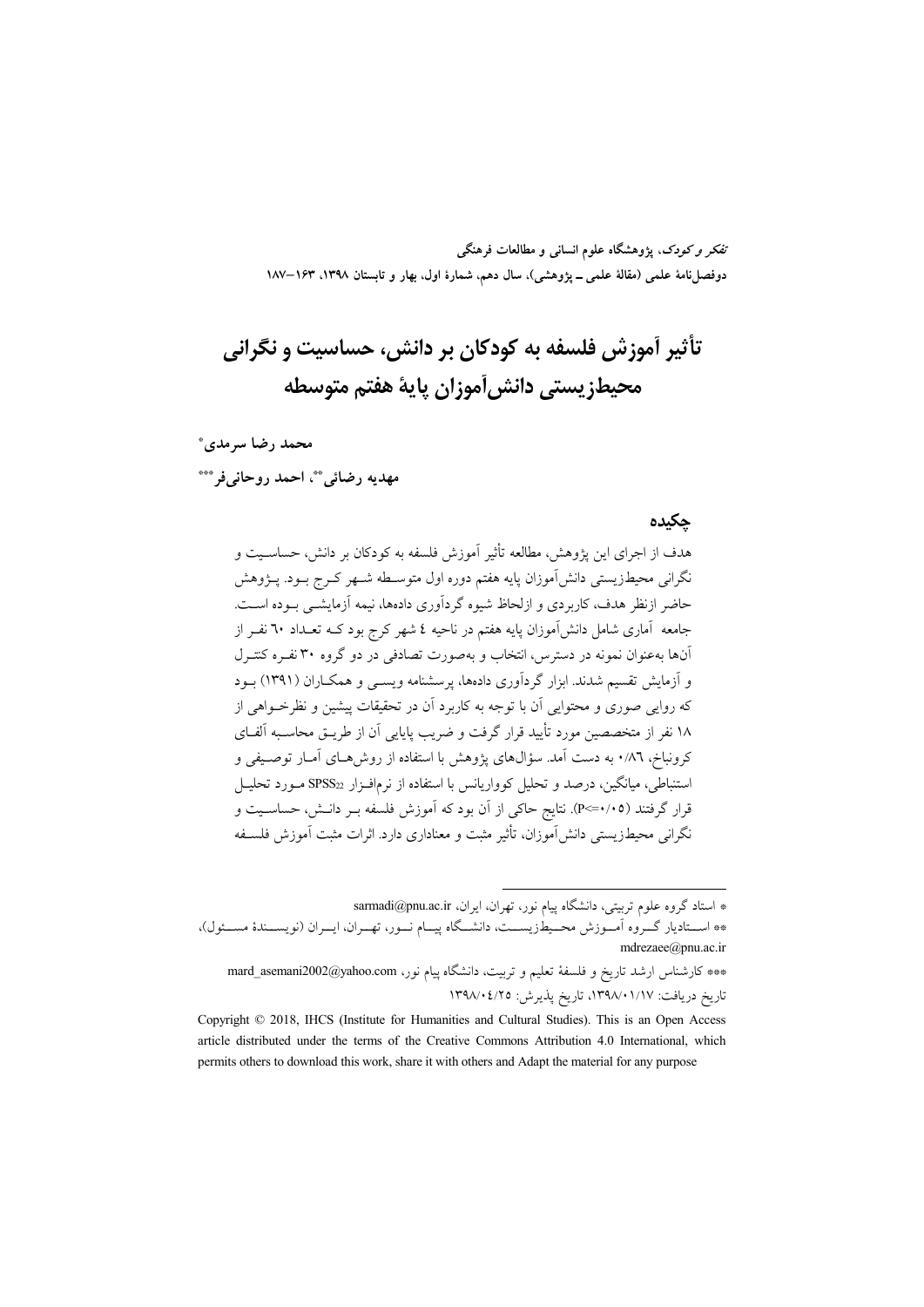#### 1. مقدمه

یکی از دغدغههای اصلی جامعه کنونی، بحث شهروندی و تربیت شـهروند خـوب اسـت، هدف اساسی تربیت شـهروند مطلـوب در هـر جامعـهای، انتقـال مجموعـهای از دانـش۵حـا، ارزشها و مهارتهای لازم برای دوام و رفاه آن است که این بهویژه در مـدارس و از طریــق فرأيندهاي أموزشي تحقق مي يابد (قدمياري و همكاران، ١٣٩٢).

بر اسـاس منشـور حقـوق شـهروندي مصـوب دولـت(١٣٩٥)؛ اولـين حقـي كـه بـراي شهروندان منظور گردیده است؛ حق حیات شایسته است. بر اساس ماده ۲ منشور مذکور؛

شهروندان از حق زندگي شايسته و لـوازم آن همچـون آب بهداشـتي، غـذاي مناسـب، ارتقای سلامت، بهداشت محیط، درمان مناسب، دسترسی بـه دارو، تجهیـزات، کالاهــا و خدمات پزشکی، درمانی و بهداشتی منطبق با معیارهای دانش روز و استانداردهای ملی، شرایط محیط زیستی سالم و مطلوب برای ادامه زندگی برخوردارند.

شهروندی، زیستن شهروندان در محیطی سالم، آزاد و مبتنی بر قانون است؛ محیطــی کــه در آن زندگی خود را میگذرانیم محیطزیست ماست؛ محیطی که نیازهـای اولیـه و اساســی خود را برای زنده ماندن از آن تأمین میکنیم. حق داشتن محیط زیستی سالم و پاک یکسی از مهمترين اصول حقوق شهروندي است؛ اصلي كه هر دولت و حكومت بايد جهـت اعــتلا و پیشرفت خود اَن را برای همه شهروندان خود فراهم اَورد (خسروی، ۱۳۹۵).

اصل ٥٠ قانون اساسی تأکید دارد در جمهوری اسلامی، حفاظت محیطزیست کـه نســل امروز و نسل های بعد باید در آن حیات اجتماعی رو به رشدی داشته باشند، وظیف عمـومی تلقی میشود. ازاین رو فعالیتهای اقتصادی و غیر آنکه با آلودگی محیطزیست یـا تخریـب غيرقابل جبران أن ملازمه پيدا كند، ممنوع است. ايــن اصــل اطــلاق بــر ممنوعيــت هرگونــه فعالیت مخرب محیطزیست دارد و اهمال یا مـوارد اسـتثنایی نیــز بــرای اَن در نظــر نگرفتــه است. همچنین بر اساس بند ٥ اصل ٤٣ قانون اساسی یکی از پایههای اقتصادی کشـور «منـع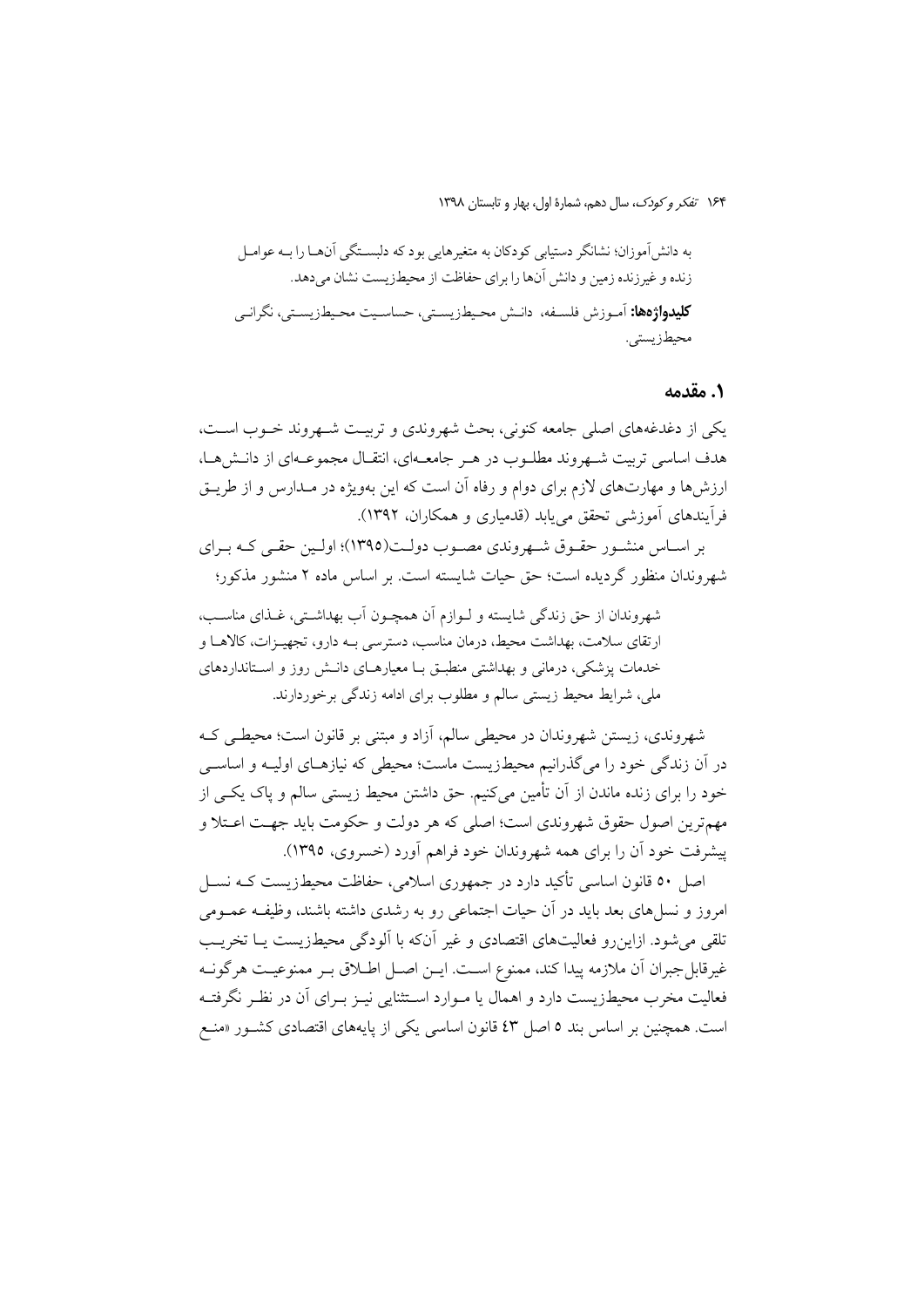اضرار به غیر» است، یعنی برقراری و ایجاد فعالیتهای اقتصادی و تولید و خـدماتی کـه بـه اضرار به دیگران منجر شود، صراحتاً ممنوع است.

امروزه در بسیاری از کشورها ازجمله ایران، پیشـرفت صـنعتی باعـث بـه وجـود اَمــدن فجایع محیطزیستی در زمینههای مختلف آلودگی آب، هوا، مـواد زائــد جامــد و مــواد زائــد خطرناک شده است. همچنین در سالهای اخیر، به خاطر رعایت نشدن مسائل محیطزیستی در بسیاری از کشورها، مشکلات متعددی به بار آمده است. لـذا متخصصـان بــه ایــن نتیجــه رسیدهاند که صرف وضع قانون کمک چندانی به حل این مشکلات نمیکند و راه صحیح تـر این است که علاوه بر وضع قانون و نظارت بر حسن انجام آن، نگــرش افــراد در خصــوص محیطزیست را اصلاح کرد. به عبارتی تفکر انســانهــا بایــد بــهگونــهای پــرورش پابــد کــه صرفنظر از مسائل اقتصادی، مؤلفههای محیطزیستی را هم در نظر بگیرند و نسبت به آنهـا حساسیت و نگرانی داشته باشند. این امر مستلزم گسترش آمـوزش در خصـوص اخـلاق و فلسفه محیطزیست به عموم مردم است. نحوه برخورد و دیدگاهی که نسـبت بـه طبیعـت و محيطزيست وجود دارد ناشي از تفكر انسانها در خصوص مباني فلسفى مى باشد.

آموزش وپرورش یکی از نهادهـایی اسـت کـه مـیتوانـد پایـهگـذار رفتارهـای درسـت محیطزیستی باشد. کودکان با کنجکاوی، محیط پیرامون خود را کندوکاو میکنند؛ بنابراین بـا برنامهریزی های دقیق و ایجاد امکانیات و شیرایط مناسب مبے تبوان دانیش و آگیاهی هیای محـيطـزيســتي و نگــرش مثبــت نســبت بــه محـيطـزيســت را در ايــن دوران افــزايش داد (يورمعصوم و همكاران، ١٣٩٦: ١٠).

کودکی از حساس ترین دورههای زنـدگی انسـان اسـت کـه طـی آن، فـرد بـا یـادگیری مهارتها، خود را آماده مواجهه با چالشهای زندگی در آینده می کند. در این دوران کـودک، ورود به مدرسه و اجتماع را آغاز میکند که همین امـر او را آمـاده مـیسـازد تـا بــهسـرعت تغییراتی در نگرش۵ما، ارزش۵ما و رفتـار خــود ایجـاد کنــد (الماســی حسـینی، ۱۳۹۱: ۱۳). آموزش محیطزیست در دوران کودک<sub>ی</sub> یک مفهوم جامع است که دانش جهان طبیعـی و نیــز احساسات، گرایشها و مهارتها را دربرمی گیرد (NAAEE, 2016: 2).

فلسفه برای کودکان (P4C)، موضوع تازهای است کـه بـیش از چهـار دهــه از طـرح آن نمی گذرد، این موضوع بانامهای گوناگونی همچـون فلسـفه بـرای کودکـان ( Philosophy of children)، فلسفه با كودكان (Philosophy with children)، فلسـفه و كـودك ( Philosophy and children) و امثال آن، شناختهشده است. لييمن (Lipman)، نخســتين كســي اســت كــه برنامــه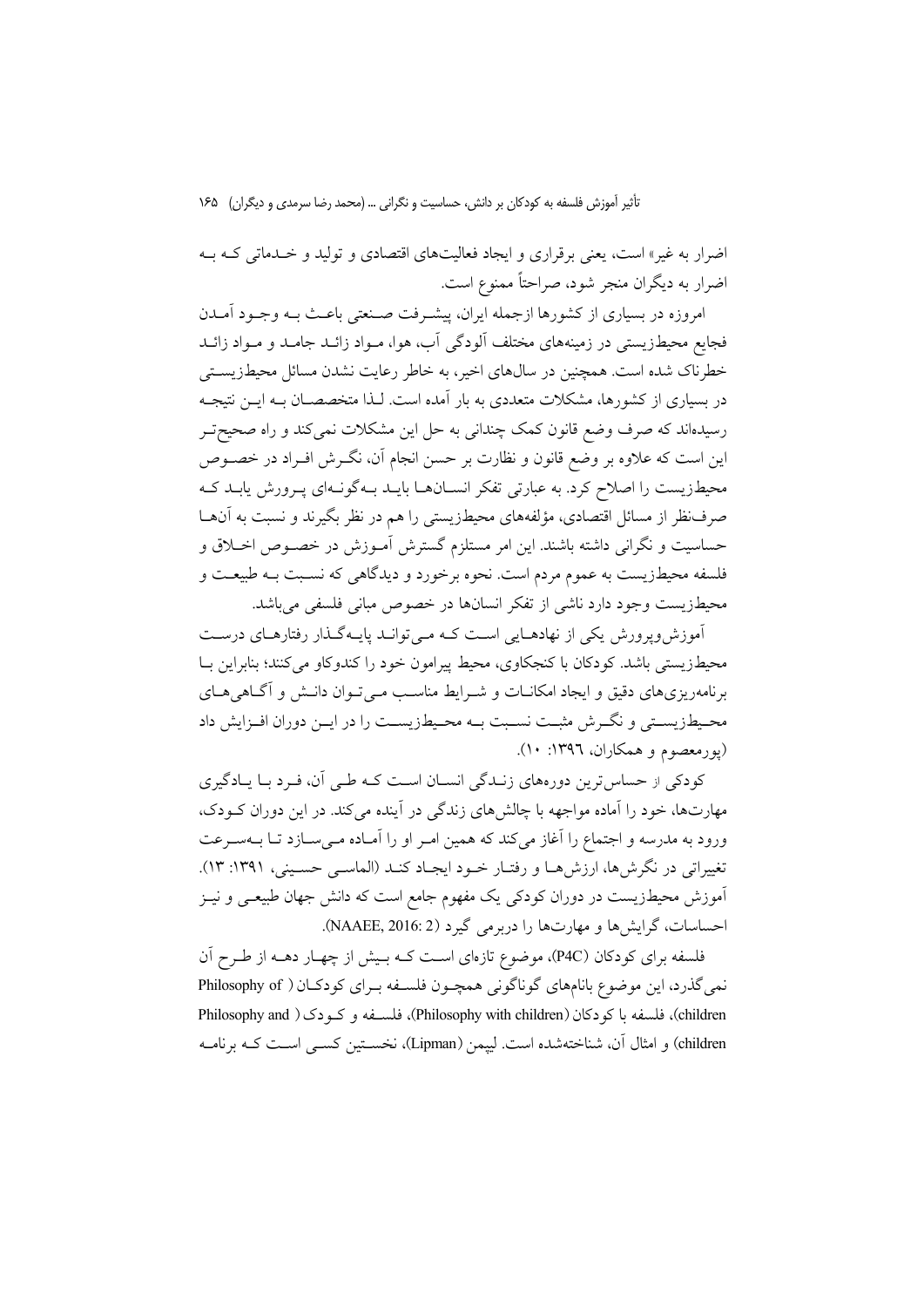آموزش فلسفه به کودکان را در سال ۱۹۶۹ پایهگذاری کرد. فلسفه برای کودکان، هـدفهـای شناختی روشنی دارد؛ ذهن را وادار به عمل میکند و این کار را از طریق چـالش۵هـای تفکـر اصولی و تعامل ساختاری انجام می۵دهد. با فلسفه، کودکان می آموزند که به بررسی ســازوکار افکار بیردازند، تناظر آنها را با شواهد جستوجو کنند، مفروضات خود را بکاونـد، در یــی جایگزین کردن مفروضات بدیل و سنجیدن تأثیر آنها باشند و روابط آنها را با فعالیتهـای روزمره بررسی کنند (برهمن و خدابخشی صادقآبادی، ۱۳۹۲: ۹۱).

به نظرمی رسد که آموزش فلسفه برای کودکان می تواند زمینـهسـاز ایجـاد مهـارتهـای ارزشمندی دردانش آموزان برای تربیت شهروند مطلوب گردد؛ بنابراین بـا توجـه بـه اینکـه یکی از مهم ترین هدفهای نظام تعلیم و تربیـت، پـرورش شـهروندانی آگـاه بــه حقـوق و وظایف خود و همچنین متعهد در قبال جامعه و محیطزیست است، لازم و ضروری به نظـر می رسد که به بررسی تأثیر آموزش فلسـفه بـرای کودکـان بـر دانـش، نگرانـی و حساسـیت محيطزيستي دانش آموزان بهعنوان استلزامات شهروندي مطلوب، يرداخته شود تــا بــا لحــاظ کردن این آموزش ها در برنامهریزی درسی مدارس بتوان گــامهــای مناسـبی را بــرای تربیــت شهروند خوب ملی وجهانی فراهم اَورد؛ بنابراین پژوهش حاضر بــه بررســی تــأثیر اَمــوزش فلسفه برای کودکان بر دانش، نگرانی و حساسیت محـیطـزیســتی دانــش[مــوزان پایــه هفــتم مقطع متوسطه البرز در ناحيه ٤ آموزش ويرورش شهر كرج يرداخته است.

متغیرهای وابسته در این پژوهش عبارتاند از: ١. دانش محیطزیستی ( Environmental knowledge) که شامل تمـام درکهـای شـناختی از محـیطـزیسـت و مسـائل مـرتبط بـا آن می باشد. ۲. حساسیت محیطزیستی (Environmental Sensitivity) که اشاره به مجموعـهای از ویژگیهای عاطفی دارد که باعث میگردد یک شخص دیدگاه از منظـر همـدلی نسـبت بــه محیطزیست پیدا نماید و ۳. نگرانیهای محیطزیستی (Environmental Concerns) کـه بـه ديدگاه دلسوزانه نسبت به محيطزيست اشاره دارد (Varisli, 2009: 6).

منظور از آموزش فلسفه در این یژوهش استفاده از مجموعه سهجلدی فیلیپ کم ترجمـهٔ شهرتاش و رشتچی (۱۳۸۹) به مـدت ۱۲ جلســه ۹۰ دقیقــهای مــ پاشــد. منظـور از دانــش محیطزیستی، نمرهای است که آزمودنیها از سـؤالات ۱–۳ پرسشـنامه سـواد محـیطزیسـتی ویسی و همکاران (۱۳۹۱) به دست می آورند. منظور از حساسـیت محـیطزیسـتی، نمـرهای است که اَزمودنے ها از سؤالات ۷–۱۷ این پرسشنامه به دست مے اَورنید. منظـور از نگرانـے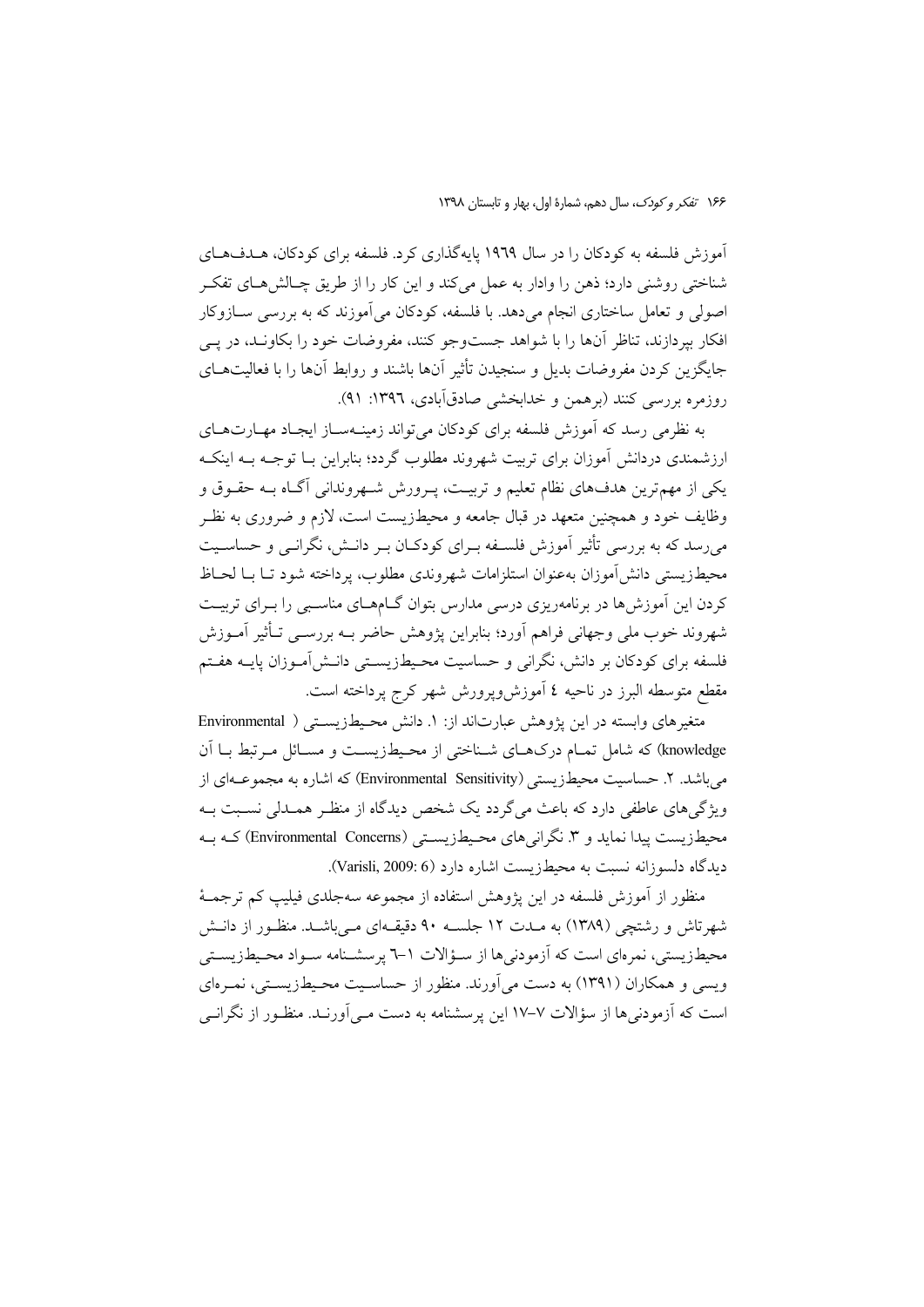محیطزیستی نیز، نمـرهای اسـت کـه آزمـودنیهـا از سـؤالات ١٨-٢٧ پرسشـنامه ویسـی و همکاران (۱۳۹۱) به دست مرآورند.

#### ٢. مباني نظري

واژه فلسفه از واژه یونانی ِ فیلوسوفیا (Philosophia) برگرفتهشده است کـه بـه معنــای خــرد دوستی میباشد و در زبان عربی و فارسی رایج گشته اسـت. ایــن واژه یونــانی از دو بخــش تشکیل شده است. فیلو (Philo) به معنی دوستداری و سوفیا (Sophia) به معنی دانـایی. اولـین کسي که اين واژه را به کاربرد، فيثاغورس بود. زماني از او پرسيدند که: «اَيــا تــو فــرد دانــايي هستی؟» وی یاسخ داد: نه اما دوستدار دانایی هستم؛ بنابراین فلسفه از نخسـتین روز پیـدایش به معنی دوستی ورزیدن به دانایی، تفکر و فرزانگی بـوده اسـت. ملاصـدرا در کتـاب اسـفار اربعه در تعریف فلسفه می گوید «فلسفه شبیه شدن بـه خداسـت بـهانـدازه طاقـت بشــری». فلسفه را مي توان در يك واژه مختصـر نمـود و آن «چـرا» اسـت. درواقـع فلسـفه دسـتگاه أفرينش تفكر است و اين كبار را ببهراحتبي بيا منطبق سـؤال و پرسـش محقبق مـيسبازد (طالب; اده، ١٣٩٦: ١٢).

در راستای نهضت فلسفه کاربردی (فلسفهای که در زندگی مردم کاربرد داشــته باشــد) و اصلاحات در آمـوزش٫وپـرورش و درنهایـت ارتقـای سـطح تفکـر در فرهنـگ عمـومی و پژوهش در علوم، شاخه دیگری از فلسفه متولد شد که فلسفه برای کودکان و نوجوانــان نــام گرفت و از این طریق فلسفه وارد دبستانها و مدارس راهنمایی شد تا به کودکـان یـاد دهــد چگونه خودشان فکر کنند، تصـمیم بگیرنــد و مســائل و مشــکلات خــود را حتــی|لمقــدور خودشان حل كنند (صادقي هاشمآبادي و علوي، ١٣٩٣: ٦٨). فلسفه براي كودكان يك اقـــدام آموزشی است که به بهبود تفکر و حل مسئله در کودکـان مـی پـردازد و فلسـفه را بــهعنـوان شبوءای برای پرورش تفکر و قضاوت اخلاقی، انتقادی و خلاق مورداستفاده قبرار می دهید (حليليان و همكاران، ١٣٩٥: ٨١).

فلسفه، سرچشمه شگفتآوری برای انگیزه است و می توان از آن بهرهمنـد شـد. بچــههـا کنجکاو هستند و پرسش۵های بسیاری درباره جهان دارند. این یکتایی تجربه هـر دانـش|مـوز است که بحثهای فلسفی را بربار می کند. فلسفه در کلاس درس باعث رشید خودیاوری در دانش آموزان می شود. ما اطمینان داریم که آنها توانــایی طبیعــی بــرای از خــود پرســیدن، اندیشیدن و خیال پر دازی دارند. این توانایی ها برای یادگیری حقیقی ضروری هستند. فلسنفه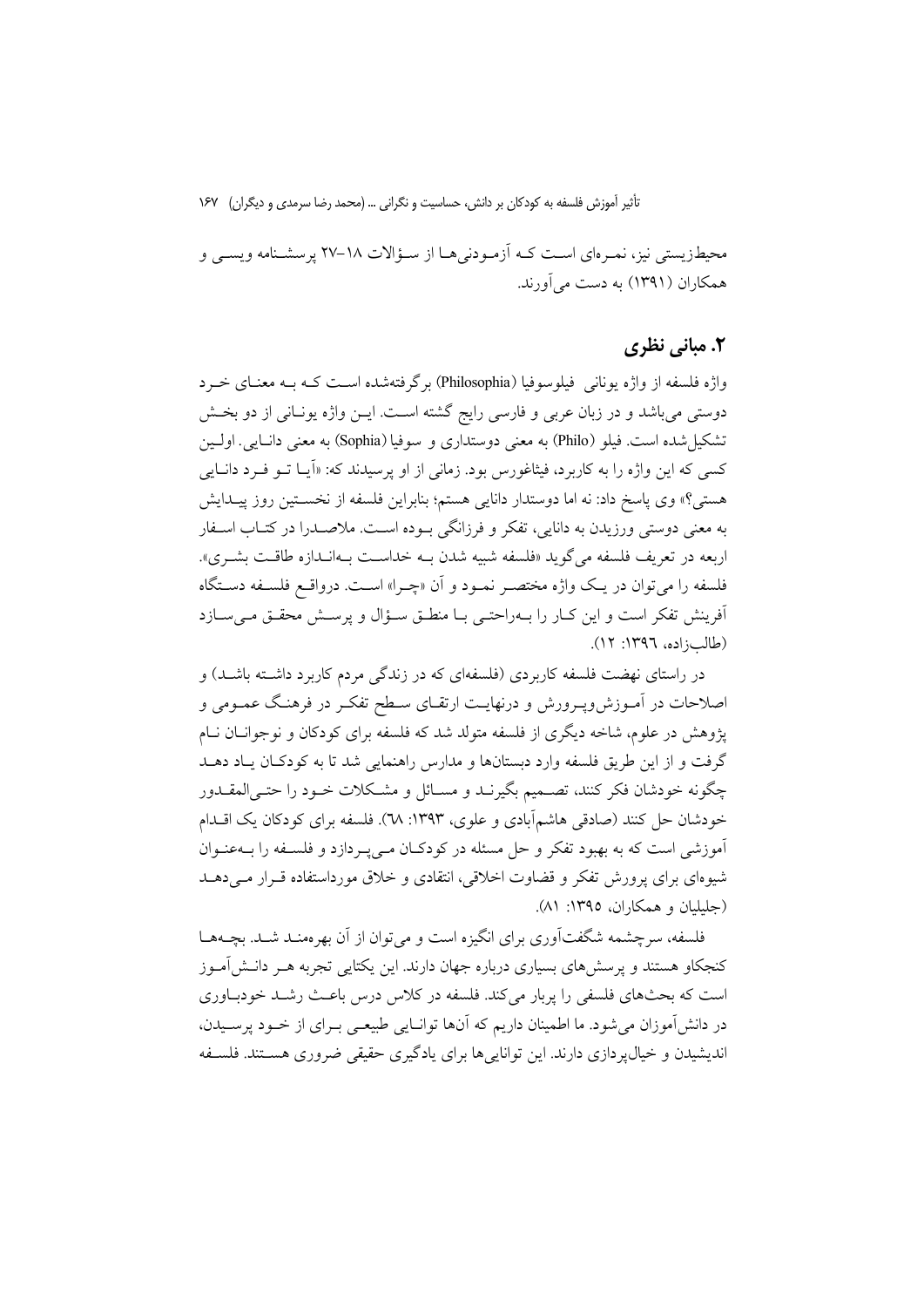١۶٨ تفكر وكودك، سال دهم، شمارة اول، بهار و تابستان ١٣٩٨

در کلاس درس می خواهد توانایی های استدلال کردن دانش آموزان را بهبود بخشد و کیفیت فکر کردن درباره موضوعهای مهم و بررسی موضـوعهـای اخلاقـی را در آنهـا بـالا ببـرد. درحالی که برخی از معلمان «دستهبندی ارزشها» را دشـوار و دردسرسـاز مـیداننـد، شـمار اندکی از آنها با این هدف مخالف هستند که پرورش دانش آموزانی اندیشمندتر، مسـئول تــر و با شـناخت عميــق از رفتارهــاي اجتمــاعي، بســيار ارزشــمند اســت. آمــوزش فلســفه بــه دانش آموزان هدفهای دیگری نیز دارد (شاو، ترجمه سالاری، ۱۳۹۲: ۱۸).

این برنامه با ایجاد فرصت کاوشگری جذاب پیرامون موضوعاتی که ذهن کودک را درگیـر خودساخته، علاوه بر یرورش قدرت تفکر و تعمق روی مسائل، منجر به تفکـر تــأملي، تفکـر مشارکتی، احساس کفایت در تولید و پرورش ایدهها و مسئولیتیذیری اخلاقی شده و مانع از احساس حقارت کودک می شود. مفهوم اصلی لیپمن، تبدیل دانش آموزان به کاوشگرانی مــاهر و جوان است. مراد از کاوشگر بودن، جستجوگري فعال، پرسشگري مداوم، هوشياري دائمي برای مشاهده ارتباطات و اختلافات، آمادگی همیشگی برای مقایسه، مقابله و تحلیل فرضیههــا، تجربه مشاهده، سنجش و امتحان است. لييمن در طراحي برنامه أموزش فلسـفه بــه كودكـان، هدفهاي متعددي را دنبال مي كند. هدف عمده آن است كه به كودكان كمك كند بياموزند كـه چگونه فکر کنند، ولي برخي ديگر از اين اهداف، شامل بهبود توانايي تعقل، پرورش خلاقيت، رشد فردي و ميان فردي و يرورش درک اخلاقي است (قائدي، ١٣٩٥). فلسفه بـراي كودكـان در ايجاد برخي از مهارتها نيز فايدههايي دارد. لييمن معتقد است كـه تحقـق ايـن اهــداف و فراگیری بسیاری از مهارتهای مذکور و نیز ایجاد تمایل بـرای اسـتفاده از ایــن مهــارتهــا از طریق زبان و یا ایجاد یک اجتماع پژوهشی امکان پذیر است (رستمی و همکباران، ۱۳۹۱: ۵- $\mathcal{L}$ 

فلسفه، گفتگویی است با خود، با دیگران، با متن کتابها و نوشتههـاي فلسـفي و تصـاوير دیداری. این گفتگوها موجب میشود که مفاهیم موجود در کتابها توسط کودکـان، درونــی شوند و بهاین ترتیب، باورهای خود را بهبود ببخشـند (قبادیـان،١٣٩٤: ١٤١). بـهایـنترتیـب، فلسفه روشي است براي كمك به كودكان تا بهعنوان يك شــهروند در جامعــه زنــدگي كننــد و مهارتهای یک شهروند خوب بودن را بیاموزند. برخی از مهارتهای خاص که بدین طریـق در کودک پرورش می پابد، عبارت است از مهارتهای شناختی، ارزیابی استدلالهـا و روابـط علی، کشف و تحلیل مفاهیم، نتیجه گیری و استنباط، شناسایی پـیشفـرض۵هـا و حـدس۱هـای زيربنايي، قدرت افتراق، كشف ارتباطات، شناسايي توهمات و اشتباهات، آزمون تعميمها،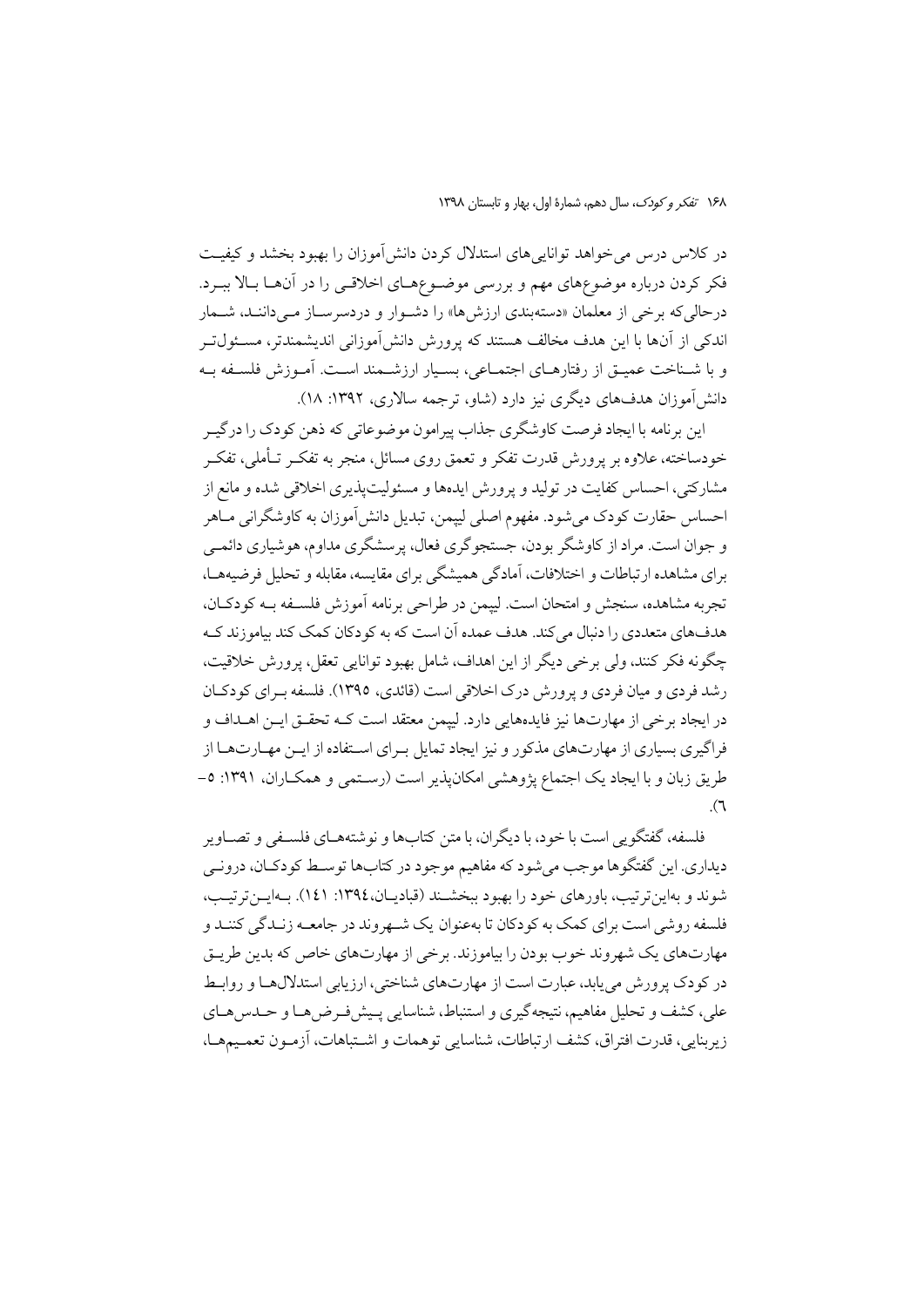صورتبندي سؤالات، روشنسازي ايدهها، ساخت استدلالها، بازشناسي كاربر دهـاي تئـوري و عملي، يافتن مثالها و مثالهاي نقض، پيدا كردن شباهتها و تضادها، ديـدن دور نمـاي هـر مسئله، صورتبندي و آزمون معيارها، منسجم و راسخ بـودن، خـود اصـلاحي، مهـارتهـاي همکاری، گوش کردن به دیگران، تفکر باز و روشن داشتن، نقد نظـرات دیگـران همـراه بــا احترام، اطمینان در ابراز خود، شادمانی از انتقـاد و شـادمانی در پــذیرش و پاسـخ بــه انتقـاد (لييمن و شارب، به نقل از ناجي، ١٣٩٣: ج ١ /١٠٣). در مدارس مي توان با اتخاذ برنامههـايي متناسب با سن کودکان، آنها را در رشد دانش، نگرش و مهارتهای سازگار با محیطزیسـت یاری کر د.

روش ابداعی لییمن در زمینهٔ تفکر و برنامه فلسفه برای کودکان و نوجوانـان، قــویتــرین رویکرد فلسفه برای کودکان و نوجوانان است. در برنامه فلسفه برای کودکان علاوه بر فـراهم أوردن كتابهاي درسي متحدالشكل (داستانهـاي فلسـفي بـراي كودكـان)، طـرح أموزشـي واحدی وجود دارد که در آن، دانش[موزان سطوح مختلف با قرائت بخشی از داستان با صدای بلند، کلاس را آغاز میکنند؛ سپس پرسش،ایی راجع به داستان طرح میکنند و درباره آنها به بحث می نشینند. روش کار به نحوی است که در طول کلاس، انتقاد متقابل و دوجانب و ابـراز عقاید درنهایت دقت صورت می گیرد. این برنامه بر اساس رهنمودهای جـان دیــویی و مربــی روسی لیو ویگوتسکی (Ley Vygotsky) شکل گرفته است که بر ضرورت تعلیم تفکر و تأمـل و نفی آموزش صرف (حفظ کردن) تأکید دارد. فلسفه برای کودکان، بیشــتر برنامــهای مبتنــی بر زبان و مهارَتهای گفتاری است و موفقیـت آن، رابطــه تنگــاتنگی بــا بســط دقیــق آن در مجموعه وسیعتری از زبانها دارد (دره زرشکی، ۱۳۹۵: ۳۳).

بنابراین در روش آموزش فلسفه بـه کودکـان، تأکیـد بـر آفریــدن، بیــان کــردن، عمــل و احساس کردن بهعنوان شریان اصلی تمیز و داوری است. تمرینات منظم و برنامهریـزیشـده این نوع یادگیری و درک مطلب، در بطن روایت فلسفی تعلیم و تربیت قـرار دارد. در ایــن الگو فقط بر اهميت تفكر انتقادى تأكيد نمى شود، بلكه به تفكر خلاقانه و تفكر توأم با علاقــه نیز اهمیت داده میشود و هر سه نوع تفکر، ضروریاند (ناجی، ۱۳۹۳: ۱۱۱).

این برنامه، کودکان را به هوشیارتر بودن نسبت به تفکر و یادگیری خود یعنـی آگـاه بـودن ازآنچه میاندیشند و یاد میگیرند و بهبیاندیگر فراشناخت، تشویق میکند. بهعلاوه این فرایند نیازمند مهارت هیای اجتماعی، از تساطی و رشید همیدلی هیچیانی و حساسیت نسبت پیه احساسات دیگران است. درنتیجه، درگیر شدن در این برنامه، همان گونه کـه اثـرات شـناختی،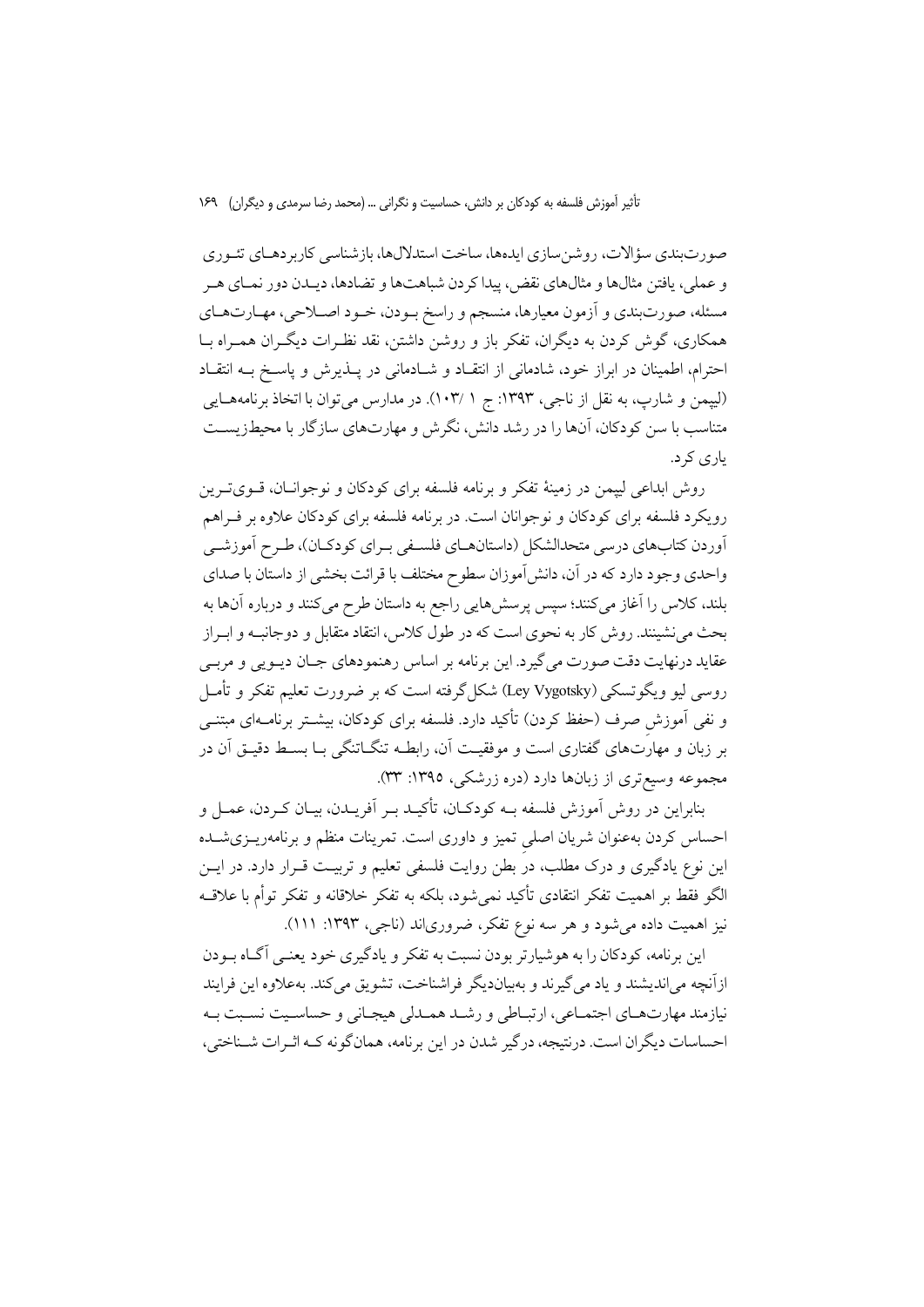افزايش عزتنفس و خودكارآمدي، افزايش هوش اجتماعي و هــوش هيجــاني و شــايد ديگــر مهارتهای قابل|نتقال را به دنبال دارد، ممکــن اســت اثــرات اجتمــاعی و عــاطفی زیــادی در برداشته باشد؛ همچنین در کاهش اضطراب و افزایش رفتارهـای مثبـت در کــلاس و افــزایش خودينداره و يرورش سازگاري هيجاني و كـاهش تفكـر غيرمنطقـي مـؤثر اسـت (605:606 ,Trickey & Topping). فیشر (Fisher) معتقد است که فلسفه برای کو دکان یک روش موفـق در آموزش تفکر است. تجربه جهانی و شواهد بهدستآمده در بیش از ۵۰ کشور جهـان نشــان میدهد که فلسفه برای کودکان به رشد مهـارتهـای فکـری در کودکـان کمـک کـرده اسـت (کلانټري و همکاران، ۱۳۹۲: ۳۹).

اما در مورد ارتباط آموزش فلسفه با حفظ محیطزیست، نقش فلســفه در تأثیر گــذاری بــر فهم معنای نظم طبیعت در جهان در تمامیت آن، قابل قیاس بـا هـیچ تفکـر بشـری نیسـت. بـه اعتقاد ملاصدرا، كمال انسان مشاهده معقولات و تشبّه به خداوند و مقام خلافت الهي اسـت. ملاصدرا منظور از شباهت يافتن به خداوند را همان تَخَلَّقوا بأخلاق الله يعنــي احاطــه يــافتن ۔<br>آدمی بر هستی در بعد نظری و توفیق او بر کسب فضایل در بعد عُملی میداند که مــیتــوان يكيي از نتـايج أن را حفـظ محـيطـزيسـت دانسـت (سـلطاني كوهانسـتاني، ١٣٩٤: ٣٩). در دهههای اخیر، آموزش محیطزیست دستهای از جنبههای فلسـفه محـور را توسـعه داده کـه طبق آنها اهدافي از قبيـل آمـوزش محـيطـزيسـت بــهعنـوان مبــاحثى در مــورد منظرهــايي ايسدئولوژيكى موردبررســي قرارگرفتــه اســـت ( Mackenzie et al., 2014: 26; Poeck .(&Vandenabeele, 2012; 3)

### ٣. پيشينۀ پژوهش

مروری بر تحقیقات انجامشده در داخل کشور بهعنـوان پیشـینه پــژوهش، نتــایج ذیــل را بــه دست داده است:

برنجکار و همکاران (۱۳۹۷) پژوهشی با عنـوان بررســی اثربخشــی آمـوزش فلســفه بــه کودکان بر راهبردهای یادگیری دانشآموزان انجام دادند. این پـژوهش از نوع نیمــه آزمایشی با پیش اَزمون، پس اَزمون، پیگیری و گـروه کنترل صورت گرفـت. گـروه اَزمـایش ۹ جلسـه ۹۰ دقیقهای آموزش از کتابهای داستانهای فکری فیلیپ کم و متیو لیپمن دریافت کردنــد اما گروه کنترل مداخلهای دریافت نکردنــد. پس از اتمــــام برنامــــهٔ آموزش از هــــر دو گروه پــسآزمــون و از گــروه آزمــایش پیگیــری یــکـماهــه گرفته شد. نتــایج پــژوهش نشــان داد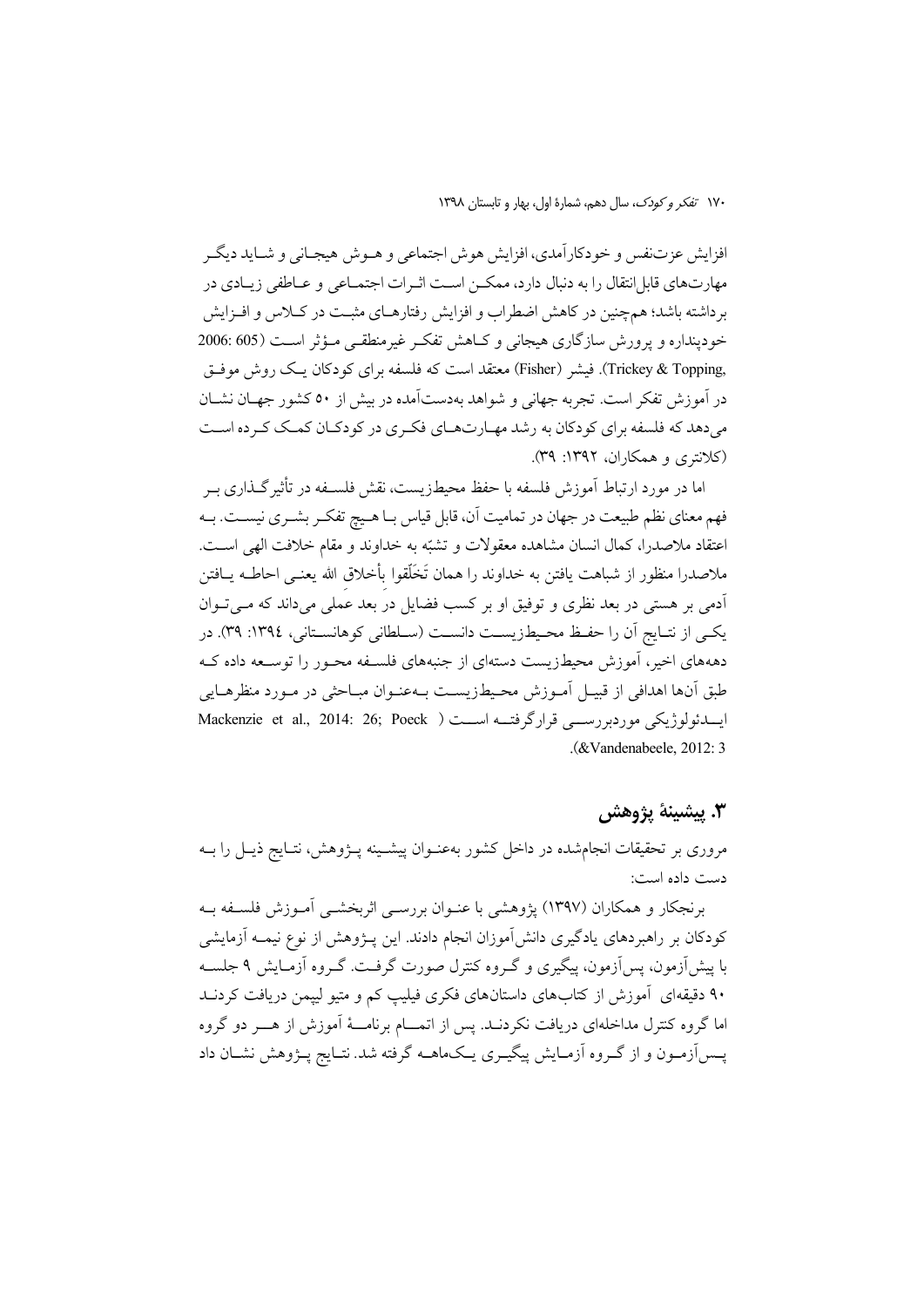که آموزش فلسفه به کودکان در افزایش راهبردهای یادگیری دانش آموزان در پسآزمــون و پېگېرې مؤثر يوده است.

جليليان و همكاران (١٣٩٥) يژوهشي تحت عنوان اثربخشي برنامـهٔ آمـوزش فلسـفه بـه كودكان بر يرورش توانايي حل مسئله و قضاوت اخلاقي در دانش آموزان انجام دادند. نتــايج نشان داد که اجرای برنامه آموزش فلسفه برای کودکان برافزایش توانایی حل مسـئله و رشــد قضاوت اخلاقی دانش آموزان تأثیر مثبتی داشته است. همچنین، تأثیر آموزش فلسفه به کودکان برافزايش حل مسئله و قضـاوت اخلاقـي برحسـب جنسـيت معنـادار نبـود. عابـديني نظـري (١٣٩٥) يژوهشي تحت عنوان تأثير آموزش فلسفه براي كودكان بــر اعتمادبــهنفــس و تفكــر انتقادى دانش[موزان يسر دوره اول مقطع متوسطه منطقه ٦ تهران انجام داد. در اين يـــژوهش، کارگاه فلسفه برای کودکان برای گروه آزمایشی با ۱۸ نفر از دانش آموزان پســر در ۱۲ جلســهٔ ۹۰ دقیقهای (هفتهای یک جلسه) به شیوه حلقهٔ کنـدوکاو برگـزار شـد. یافتـههـا نشـان داد، آموزش فلسفه برای کودکان بر مؤلفههای اعتمادبهنفس و تفکر انتقـادی دانــشlآمـوزان پســر دوره اول مقطع متوسطه منطقه ٦ تهران تأثير دارد.

نیازی (١٣٩٤) پژوهشی تحت عنوان بررسـی تـاثیر آمـوزش فلسـفه بـرای کودکـان بـر مهارتهای فکری و بنیادی دانشآموزان پسر پنجم ابتدایی شهر کاشمر انجـام داد و بــه ایــن نتیجه رسید که آموزش فلسفه با استفاده از داسـتانهــای فلســفی بــر مهــارتهــای فکــری و بنیادی دانش[موزان پسر پنجم دبستان کاشــمر تــأثیر مثبــت دارد. قبادیــان (١٣٩٤) پژوهشــی تحت عنوان تأثیر برنامه آموزش فلسفه به کودکان بر مهارتهای اجتماعی دانش آمـوزان پایــه پنجم ابتدایی انجام داد. نتایج حاصل از بررسیهای آماری نشان داد که برنامه آمـوزش فلسـفه بر مهارتهای اجتماعی دانش آموزان کلاس پنجم تأثیر داشته است.

طــالعي (١٣٩١) يژوهشــي تحــت عنــوان تــأثير آمــوزش فلســفه بــه كودكــان بــر رشــد مهارتهای بنیادی انجام داد. وی با توجه به بررسیهای بهعمل آمده، به نتایج ذیل نائــل شــد: ۱) آموزش فلسفه به کودک، بر رشـد مهـارتهـای اسـتدلالی و منطقـی اثرگـذار اسـت. ۲) آموزش فلسفه به کودک، بر رشد مهارتهای یژوهشی اثربخش است. ۳) آموزش فلسفه بـه کودک باعث ترقی مهارتهای تفکر انتقادی در کودکـان مـی گـردد. ٤) آمـوزش فلسـفه بـه کودک، بر رشد مهارتهای تفکر خلاق نقش مستقیم دارد.

مرادی افراپلی (۱۳۹۰) پژوهشی تحت عنوان بررسی رابطه بین باورهای معرفتشـناختی و میزان سواد محیطزیستی معلمان شهر بابلسر انجام داد. نتایج نشان داد که معلمان به لحـاظ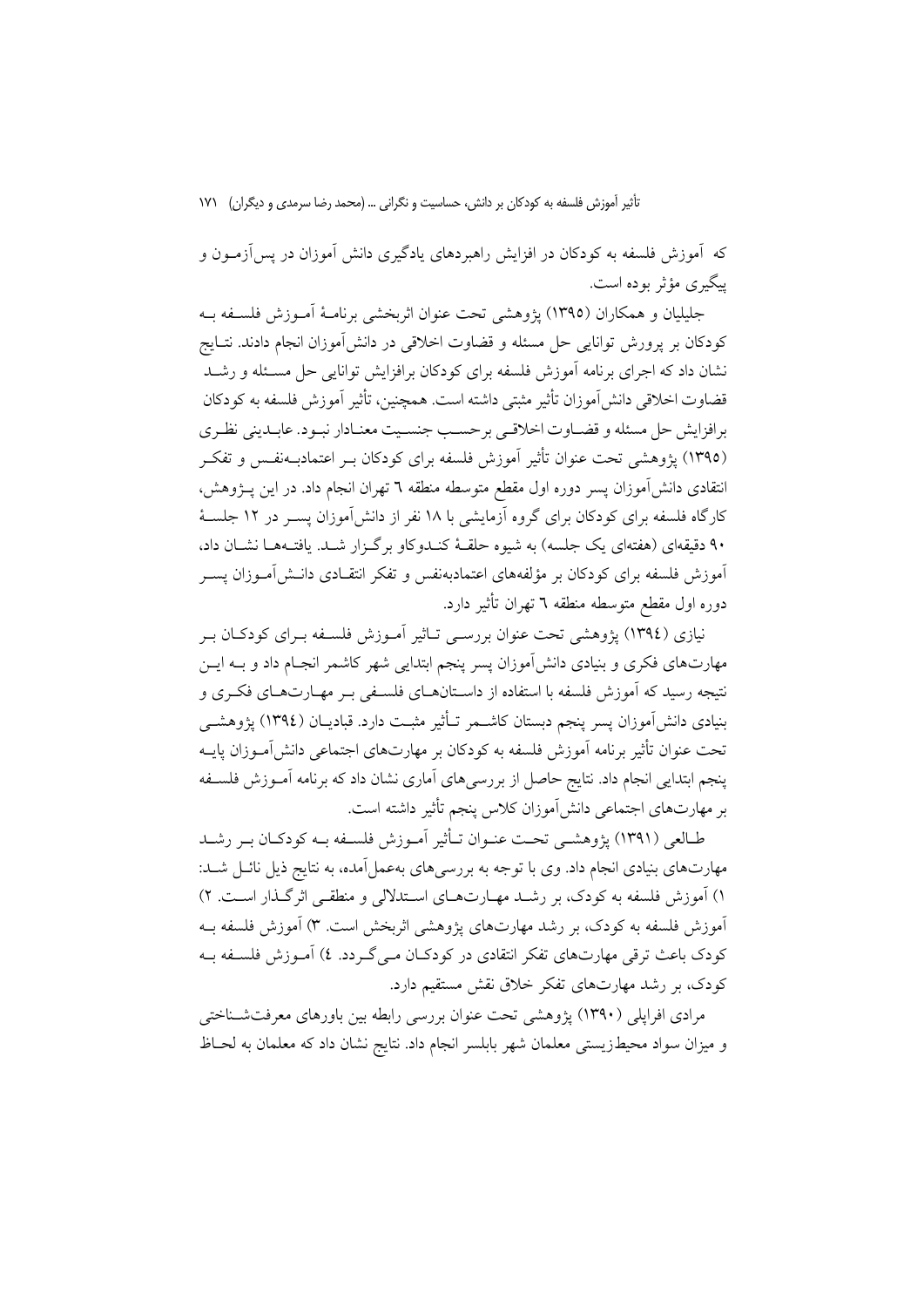باورهای معرفتشناختی در سطح نسـبتاً خــوبی قــرار دارنــد. همچنــین نســبت بــه مباحــث محیطزیستی حساس بوده و در رفتارهای خود به مسـائل محـیطزیسـتی توجـه دارنـد؛ امـا دانش کمی در مسائل پیرامون اَن دارند. همچنین مشخص گردید کــه دانــش محــیطـزیســتی معلمان زن بیشتر از معلمان مرد بوده ولی در مورد رفتار و دانـش محـیطـزیسـتـی هــمسـطح هستند. سطح دانش محيطزيستي معلمان با افزايش تحصـيلات افـزايش يافـت. البتــه ميـزان سابقه کاری و مقطع تدریس بر مؤلفههای محیطزیستی تأثیر نداشت.

مروری بر تحقیقات انجامشده در خارج کشور نیز نتایج ذیل را به دست داده است:

ماکیاو و تاناکا (Makaiau and Tanaka, 2018) در یژوهشی بـه فلسـفه بـرای کودکـان بـه عنوان روشي پويا بـراي تــدريس مطالعــات اجتمــاعي در ژاپــن و ايــالاتمتحـده آمريكــا و پیامدهای مثبت آن پر داختهاند. موریس (Murris, 2016) پژوهشی تحت عنوان «برنامه درسبی فلسفه برای کودکان بر روی شکل گیری کودک ایده آل فیلسوف» انجام داد. نتـایج نشـان داد که اَموزش فلسفه برای کودکان می توانــد در شــکل گیــری تفکــر در کودکــان مــؤثر باشــد و همچنین این برنامه آموزشی در کمک به مربیان کودکان در آموزش۵مای خود میتواند بسـیار مؤثر باشد. ورلي (Worley, 2016) پژوهشي تحت عنوان «فلسفه و كودكان» انجـام داد. نتـايج نشان داد که برنامه آموزش فلسفه براي کودکـان مـيتوانــد در جهـت رشــد و بهبـود توانــايي استدلال، پرورش خلاقیت، پرورش تفکر انتقادی، پرورش درک اخلاقی و ارزش های هنری، پرورش شهروندي، رشد ميان فردي و فردي و پرورش توانايي مفهــوم يــابي در تجربــه مــؤثر باشد.

كسدى (Cassidy, 2013) يژوهشي تحت عنوان «فلسفه با كودكان: يادگيري براي زنــدگي خوب» انجام داد و پیشنهاد کرد که با اجازه دادن به بچهها برای شرکت در گفتمــان فلســفی، آنها یاد می گیرند روشی را که از آنها در جامعه حمایت می کند و بـه آنهـا در دیـدگاههـا، تصمیم گیری و تعاملات و روابط آنها با دیگـران کمـک مـینمایـد. درواقـع، کودکـان یـاد می گیرند که چه چیزی برای شهروند شدن لازم است.

گيمنـز دسـاي و همكـاران (Gimene- dsai et al., 2013) يژوهشـي تحـت عنـوان «تـأثير بلندمدت فلسفه برای کودکان: مطالعه طول<sub>ی</sub> (نتایج اولیه)» انجام دادند. جامعه آمــاری در ایــن پژوهش، ٦٠ کودک ٤ تا ٥ ساله بودنـد. ٣٢ کــودک در گــروه آزمـايش و ٢٨ نفـر در گــروه کنترل قرار گرفتند. نتـايج، تفـاوت و بهبـود معنـاداري را در درک احساسـات و شايسـتگي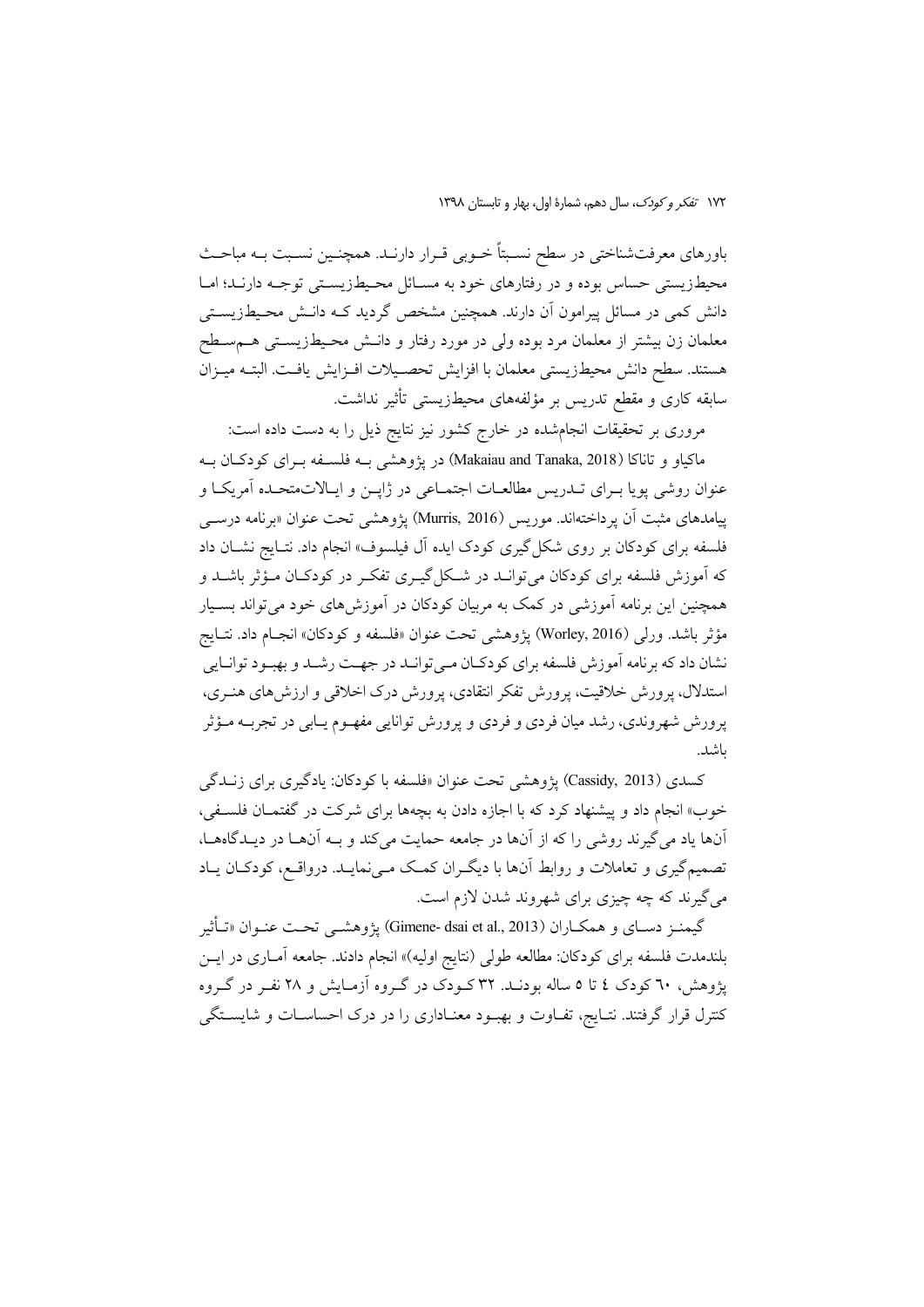اجتماعی میان گروه آزمایش افراد ٥ ساله نسبت به گروه کنتـرل نشـان داد. همچنـین نتـایج، تأثیر فلسفه را در بهبود پیشرفت مهارتهای اجتماعی در افراد ٤ ساله نشان داد.

مامت و همكاران (Mamata et al., 2012) يژوهشي تحت عنوان «تأثير فلسفه اســلامي بــر رفتار محیطزیستی بر پایه نگرش محیطزیستی» انجام دادند. این مقالــه عناصــر فلســفی را در مورد نظریه مفهومی و اهمیت نگرش انسانی نسبت به محیطزیست را به دست مـی آورد. در یک زندگی پایدار، مدیریت محیطزیستی مهمتـرین مسـئله نگـرانکننـده اسـت. بسـیاری از کمپینها، دورهها و حتی اجرای قانونی برای اطمینان از موفقیت آموزش نگـرش نسـبت بـه محیطزیست وجود دارد. بر پایه نتایج این پژوهش، اگر درک نگرش محیطزیستی بر اسـاس آموزههای دینی و فلسفه باشد می تواند اثرات مؤثرتر و ابدی داشته باشد.

## ٤. پرسش هاي پژوهش

با توجه به مطالب فوق و اين كه عدم انجـام چنـين يژوهشـي تـاكنون ضـرورت انجـام ايـن پژوهش را ایجاب می نماید، پژوهش حاضر با هدف تبیین تأثیر آموزش فلسفه برای کودکـان بر دانش، حساسیت و نگرانی محیطزیستی دانش[موزان پایه هفـتم دوره اول متوسـطه شــهر كرج سعى در ياسخ به اين سؤالات را دارد كه:

١. أموزش فلسفه به كودكان بر دانش محيطزيسـتي دانـش|مـوزان پايــه هفـتم دوره اول متوسطه چه تأثیری دارد؟

۲. آموزش فلسفه به کودکان بر حساسیت محیطزیستی دانش آموزان پایه هفـتم دوره اول متوسطه چه تأثیری دارد؟ ۳. آموزش فلسفه به کودکان بر نگرانی محیطزیستی دانش آموزان پایه هفتم دوره اول متوسطه چه تأثیری دارد؟

#### ٥. روش شناسي پژوهش

روش این یژوهش با توجه به هدف، کاربردی و از نظر نحوه گردآوری دادهها از نوع نیمه آزمایشی با طرح تحقیق پیشآزمون – یسآزمون با گروه کنترل بوده است.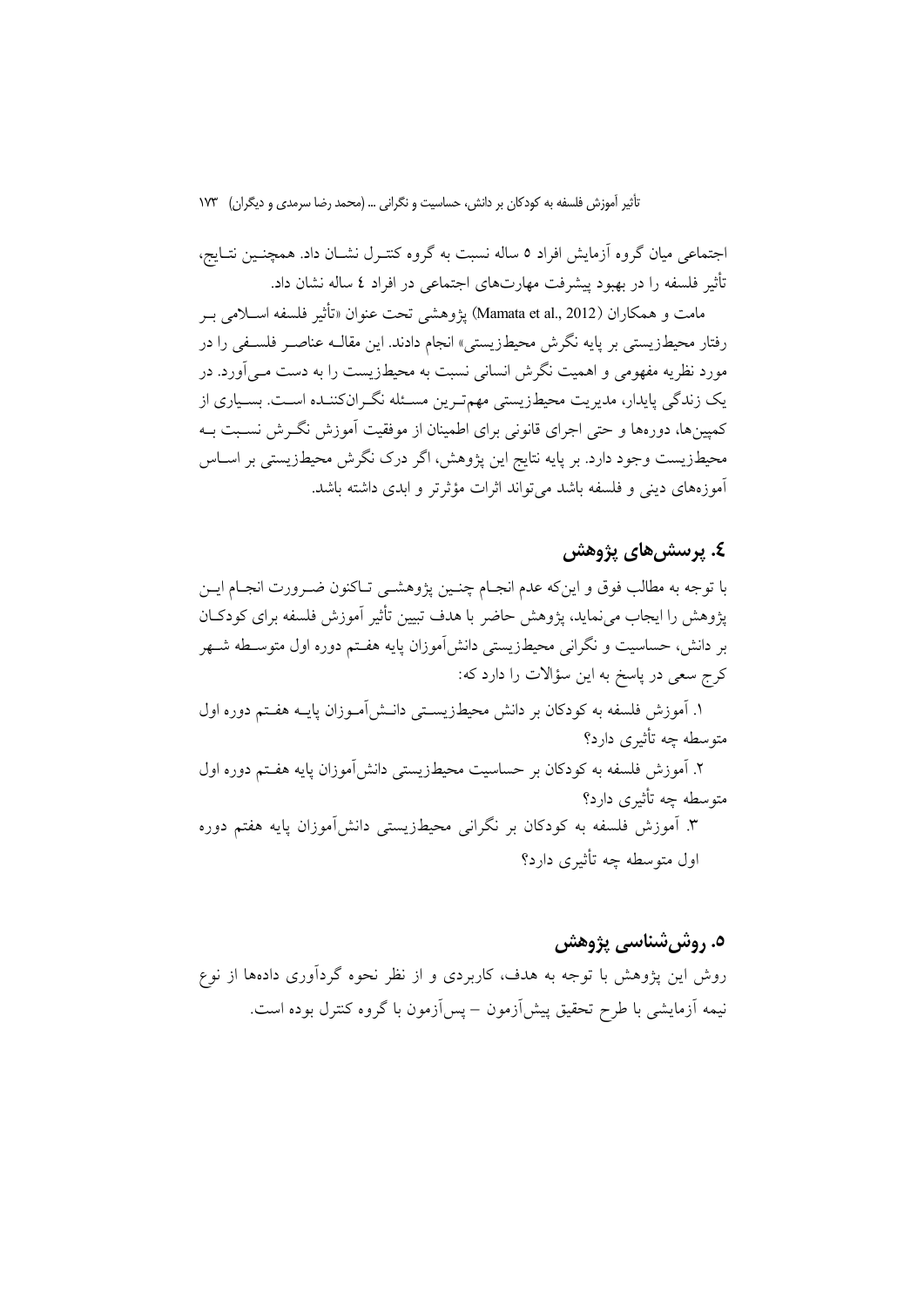جامعه موردمطالعه در يژوهش حاضر، دانش[موزان يسر مدارس مقطع متوسطه يايه هفـتم ناحیه ٤ شهر کرج بودند. از بین مدارس مقطع متوسطه پسرانه پایــه هفــتم در ناحیــه ٤ شــهر کرج، یک مدرسه، انتخاب و بـر اسـاس تحقیقـات مشـابه، تعـداد ٦٠ نفـر از دانــشآمــوزان بهعنوان نمونه در دسترس انتخـاب و بـهصـورت تصـادفی بـه دو گـروه ۳۰ نفـره کنتـرل و أزمايش تقسيم شدند. براي تعيين كفايت حجم نمونه، از اندازهگيـري تــوان أزمــون اســتفاده شد. برای ورود بــه نمونــه موردمطالعــه، ایــن شــرط در نظـر گرفتــه شــد کــه هــیجکـدام از شرکتکنندگان در مطالعه، نباید دارای سابقه شرکت در کلاس های آموزش فلسـفه در طـول ىك سال گذشته ىاشند.

ابزار گردآوری دادهها در این پژوهش، ۲۷ گویه از پرسشنامه سواد محیطزیستی ویسبی و همکاران (۱۳۹۱) بود. این پرسشنامه دارای ۳۳ سـؤال بـوده و دانـش، نگـرش، نگرانـی و حساسیت محیطزیستی دانش[موزان را در مقیاس ٥ نقطهای (کاملاً مخالف تا کــاملاً موافــق) ليكرت اندازه گيري مي كنـد. سـؤالات ايـن پرسشـنامه شـامل خـرده مقيـاس هـاي (دانـش، حساسیت، نگرش و نگرانی) می باشد که از مؤلفههای نگرش به دلیـل عـدم کــاربرد در ایــن مطالعه، استفاده نشد.

روایی صوری و محتوایی پرسشنامه مورداستفاده در پژوهش ویسی و همکاران (۱۳۹۱) با استفاده از روش پانل متخصصان تائید گردیده است. بـرای اطمینـان بیشـتر، در پـژوهش حاضر نیز روایی پرسشنامه مورداستفاده از طریق ارائه بــه ۱۸ نفـر از اعضــای هیــات علمـــ ٍ رشتههای آموزش محیطزیست و علوم تربیتی و تأیید ایشان به دست آمد.

برای سنجش پایایی پرسشنامه ویسی و همکاران (۱۳۹۱) از آلفای کرونباخ استفادهشده و ضريب ٠/٨٥ به دست آمده بود كه نشان از كفايت انسجام دروني ايــن يرسشـنامه داشــت. در پژوهش حاضر نیز برای اطمینان بیشتر، مجدداً از محاسبه ضریب آلفـای کرونبــاخ جهــت تائید پایایی این پرسشنامه استفاده شد که نتایج در جدول شماره ۱، گزارش شده است.

| ضريب اعتبار<br>آلفاى كرونباخ | دامنه سؤال | سؤال | آزمودنى    | مؤلفه  |
|------------------------------|------------|------|------------|--------|
| $\cdot/\lambda V$            | ٦-۱        |      | دانش موزان | دانش   |
| $\cdot$ /97                  | $V - V$    |      | دانش[موزان | حساسيت |

جدول ۱. نتایج ضریب آلفای کرونباخ گویههای پرسشنامه مورداستفاده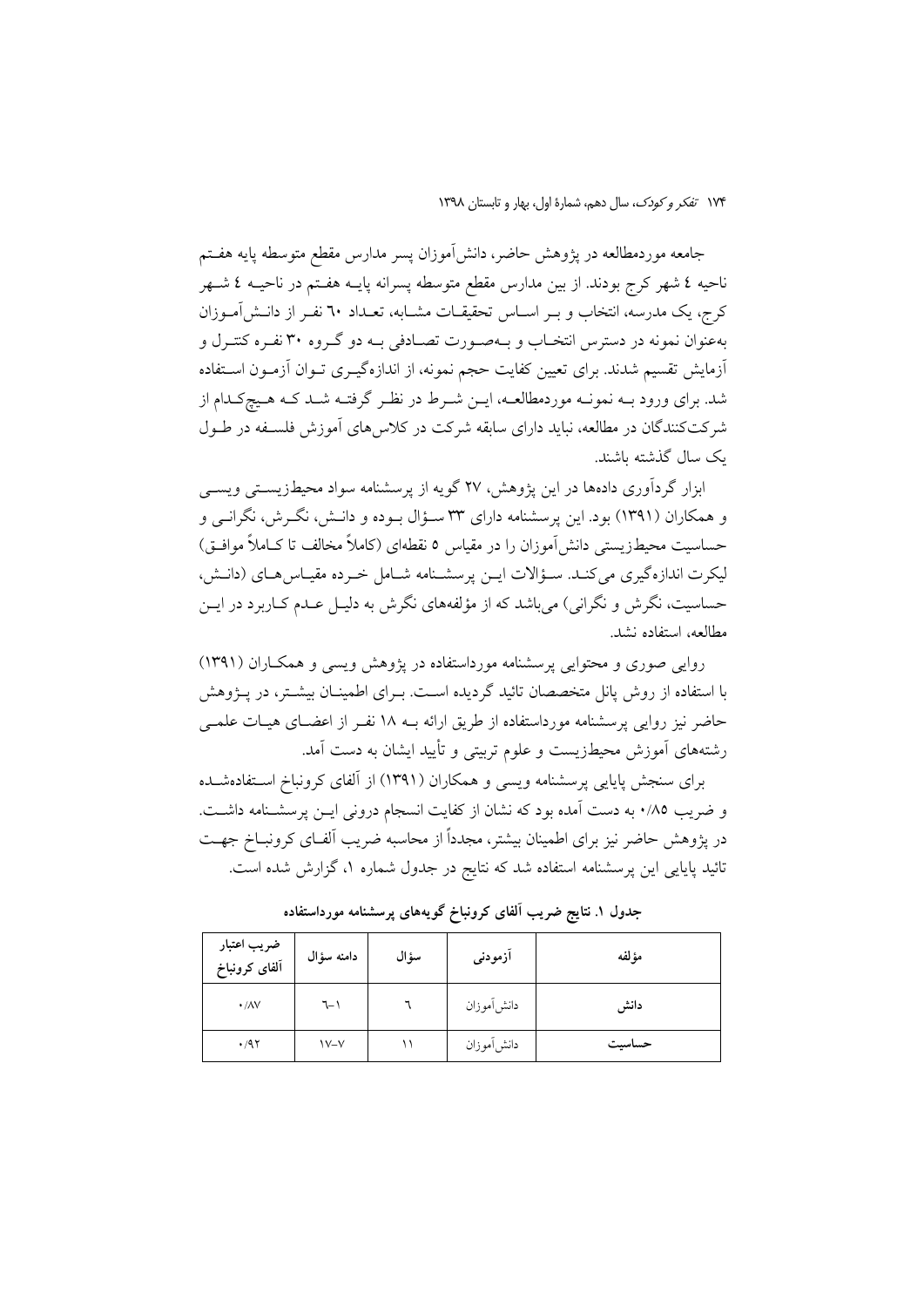تأثیر آموزش فلسفه به کودکان بر دانش، حساسیت و نگرانی … (محمد رضا سرمدی و دیگران) ۱۷۵

| .47               | $\Upsilon$ V- $\Lambda$ |                        | دانش موزان | نگراني |
|-------------------|-------------------------|------------------------|------------|--------|
| $\cdot/\lambda$ ٦ | $\mathsf{Y}\mathsf{V}$  | $\mathsf{Y}\mathsf{V}$ | دانش[موزان |        |

برای اجرای برنامه آموزشی در ابتدا نمونههای دو گروه آزمایش و کنترل در پیشآزمــون، يرسشنامه موردنظر را تكميل نمودند. سيس گروه آزمايش تحت يروتكل آمـوزش فلسـفه طی ۱۲ جلسه ۹۰ دقیقهای قرار گرفت و دراین بین تا مرحلـه پایـانی آمـوزش، گـروه کنتـرل هیچگونه آموزشی دریافت نکردند. جهت اجرای برنامهٔ آموزش فلسفه به کودکان از مجموعــه سهجلدي فيليب كم ترجمهٔ شهرتاش و رشتچي (١٣٨٩) استفاده شد. ايــن داسـتانهـا فـرد را تشویق میکنند تا سؤالهای خـود را دربـاره عنـاوین ذکرشـده مطـرح و دربـاره تجربـه خـود پیرامون زمان و تغییر بحث کنند و روابط انسان با محیط را بررسی نمایند.

درمجموع از اين كتابها، پنج داستان جذاب و مرتبط باهدف اين پژوهش انتخاب گرديــد تا در کلاس برای گروه آزمایش موردبحث و گفتگو قرار گیـرد. همچنـین از کتـاب راهنمـای معلم/کتاب کار داستانهای فکری نیز برای کمک رسانی و هدایت سـؤالات دانـش آمـوزان در اين فرآيند استفاده شد. جلسات آموزش فلسفه از طريق گفتوگوي بين معلم و دانش آمـوزان با توجه به داستانهای مطرحشده صورت گرفت. در تمـامی جلسـات فراًینـد تفکـر توسـط دانش آموزان با خواندن داستان آغازشده و از آنها خواسته شد تا به تفکـر بیردازنــد و نظـرات خود را در مورد داستان بیان کنند. همچنین از خود بیرسند و فکر کنند در رابطه با داسـتانی کـه خواندهاند چه نکتهای برایشان جالب و سؤال برانگیز بوده است. سپس معلم نظـرات هر یـک از دانش آموزان را بر روی تابلو نوشته و از آنها خواست تا در مورد نظرات خود توضـیح دهنـد. بهاين ترتيب در هر جلسه دانش آموزان با توجه به سؤالات مطرح شده به تعامــل، گفــتوگــو و فعالیت پر داخته و ایدههای خود را ابراز نمودند. در پایان اجرای ایــن آمــوزش، هــر دو گــروه أزمایش و کنترل، پرسشنامه را مجـدداً جهـت انجـام پـس[زمـون تکمیـل کردنـد و دادههـای بهدستآمده جهت تحلیل آماری استفاده گردید.

## ٦. يافتەهاي يژوهش

در تحلیل توصیفی دادهها از جدول توزیع فراوانی، درصد فراوانـی، شــاخص۵هـای مرکـزی و يراكندگي در قالب جداول و نمودارها استفاده شـد و در تحليـل اسـتنباطي دادههـا؛ آزمـون كولموگروف – اسـميرنوف(Kolmogorov-Smirnov) بـراي بررسـي مفروضـه نرمـال بـودن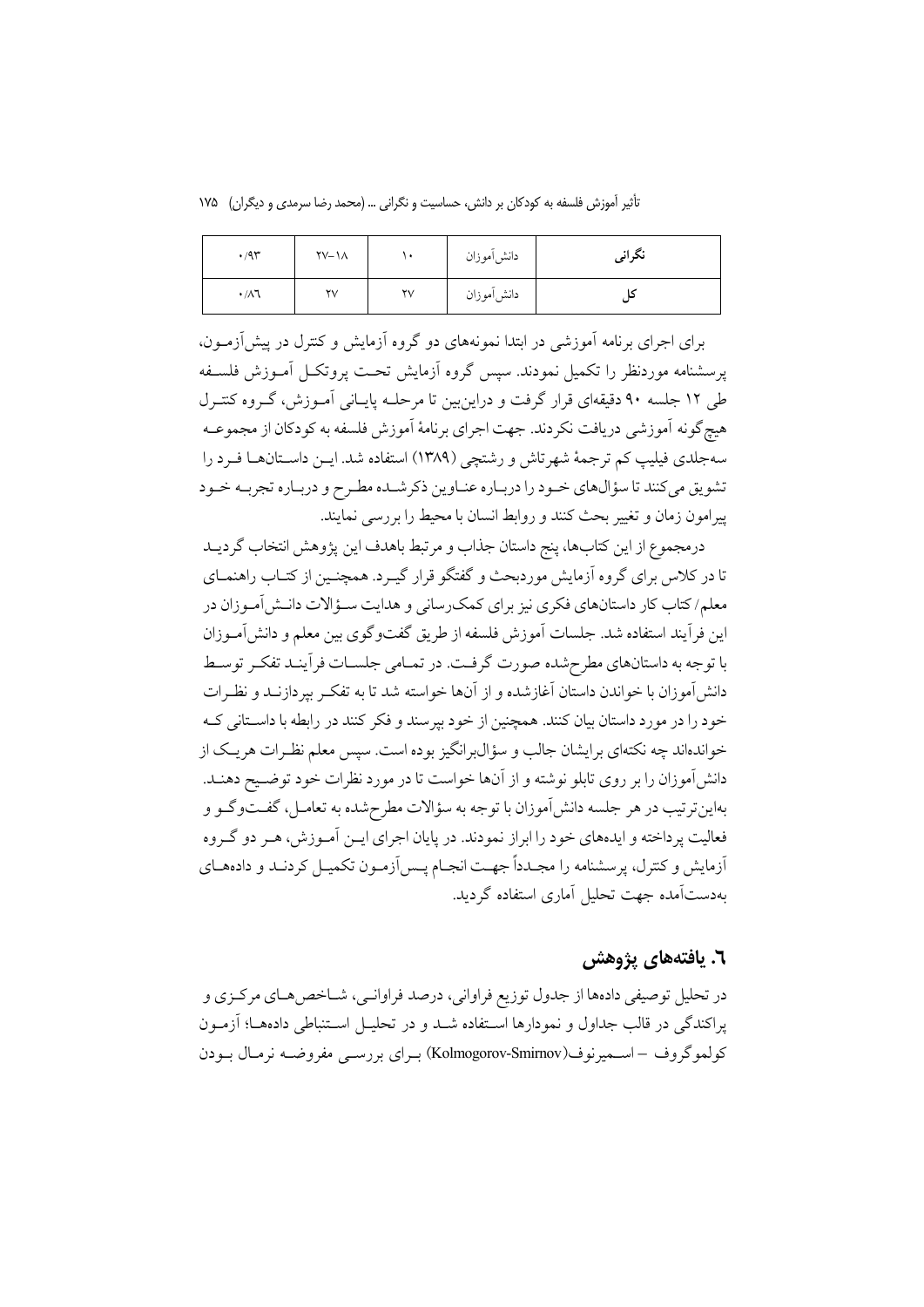دادهها استفاده شد و در نهایت، سؤالات پــژوهش بـا اسـتفاده از تحلیــل کوواریــانس مــورد آزمون قرار گرفتند. بعلاوه، نرمافزار آمــاری  $\mathrm{SPSS}_{22}$  بــرای تجزیــهوتحلیــل دادههــای آمــاری مورداستفاده قرار گرفت.

# ۱.۶ پیش فرض های آزمون آماری

الف. مستقل بودن: نمـره هـر فـرد در متغيـر همـراه و وابســته، مســتقل از نمـرههـاي تمـام شرکتکنندگان دیگر است. در پژوهش حاضر به دلیل چینش تصـادفی شـرکتکننـدگان در دو گروه کنترل و آزمایش، این پیشفررض رعایت شده است.

ب. نرمـال بـودن: همـانگونــه كــه در جـلـول شــماره ٢ منـلـرج شــلـه اســت، اَزمـون کولموگروف اسمیرنوف برای نمره متغیرهـای اساسـبی پـژوهش معنـادار نیسـت (٢٠٠٥)، بنابراین این متغیرهـا دارای توزیـع نرمـال هسـتند و مـیتوان از تحلیـل کوواریـانس بـرای تجزيهوتحليل دادهها، استفاده كرد.

| D              | Z کولموگروف<br>اسميرنوف | متغير  | پرسشنامه                           |
|----------------|-------------------------|--------|------------------------------------|
| $\cdot \pi$ 20 | .477                    | دانش   |                                    |
| .7227          | $\cdot$ /110            | حساسيت | دانش، حساسیت و<br>نگرانی محیطزیستی |
| .797           | <b>\/•\/</b>            | نگرانی |                                    |

جدول ۲. آزمون کولموگروف اسمیرنوف برای بررسی نرمال بودن متغیرهای پژوهش

ج. همگنی واریانس،ا: همگنی واریانس،ای دو گـروه نیـز بایـد بـهعنـوان پـیش،فـرض استفاده از آزمون تحلیل کوواریانس، وجود داشته باشـد. نتـایج آزمـون لـون(Leven) بـرای بررسی همگنی واریانس گروهها در جدول شماره ۳ نشان میدهـد کـه F بـهدسـتآمـده در سطح معناداری ۰/۰۵ معنادار نمیباشد که نشاندهنده وجود همگنی واریانسها است. نتـایج آزمون لون به تفکیک هر یک از متغیرهای موردمطالعه نیز در ذیل پاسخ مربوط بـه هـر یـک از سؤالات پژوهش، ارائه شده است.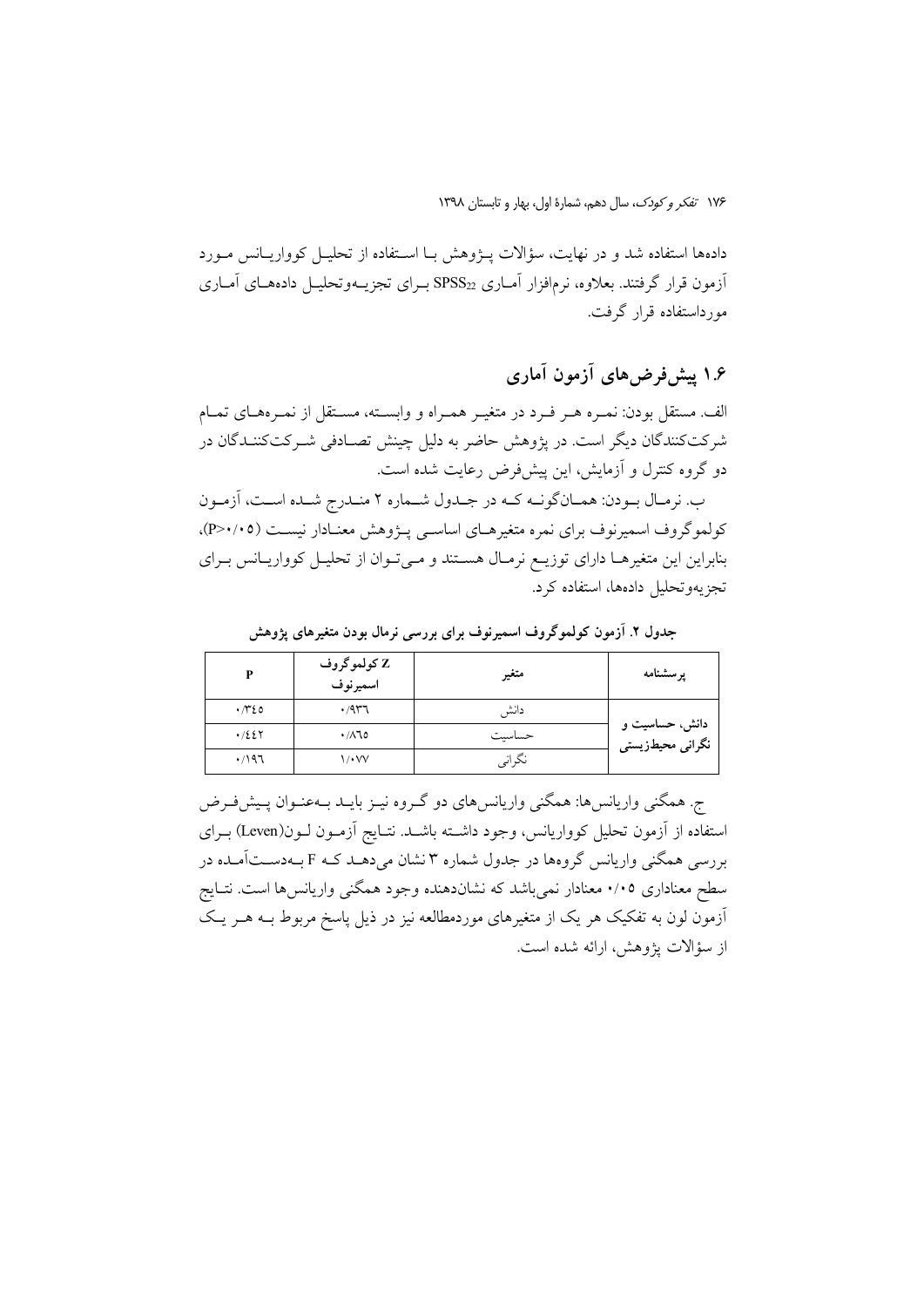| <b>Sig</b>          |                                 | df <sub>2</sub> | df1 | متغير                                                     |
|---------------------|---------------------------------|-----------------|-----|-----------------------------------------------------------|
| $\cdot$ /0 $\vee$ 0 | $\cdot$ / $\uparrow$ \ $\wedge$ | ٥٨              |     | دانش، حساسیت و<br>نگران <sub>ی</sub><br>محیطزیست <i>ی</i> |

جدول ۳. آزمون لون برای بررسی همگنی واریانس ها

د. پیشفررض اجرای (پیش[زمون) قبل از شروع تحقیق: پیش[زمون قبل از ارائه آمــوزش به گروههای تجربی ارائهشده است.

ه. همگني شـيب رگرسـيون: ايـن پـيشفـرض فقـدان تعامـل بـين گـروههـا و نمـرات ييش[زمون را بررسي ميكند اگر تعامل وجود نداشته باشد يعني شيب رگرسيون هـا يكســان است. جدول شماره ٤، نتايج حاصل از مطالعه اين پيشفرض را نشان مىدهد.

| <b>Sig</b> |      | Df | مجموع مجذورات               | متغير                                              |
|------------|------|----|-----------------------------|----------------------------------------------------|
| .7.91      | 1/9V |    | $\Upsilon\Upsilon/\Upsilon$ | دانش، حساسیت و<br>نگران <i>ی</i> محیطزیست <i>ی</i> |

جدول ۴. خلاصه نتایج آزمون همگنی شیب رگرسیون متغیرهای پژوهش

نتایج جدول نشان می دهد که مقدار F تعامل بـین متغیـر مسـتقل و هـم پـراش معنـادار نیست، (۰/۰۵)؛ بنابراین می توان نتیجه گرفت که پیش فرض همگنی شیب رگرسیون رعایت شده است.

و. خطی بودن: این فرض برای تکتک متغیرها بررسی شـد. بـرای اینکـه رابطـه خطـی باشد لازم است احتمال مقدار F در عامل خطی بودن از ۰/۰۵ بیشتر باشد. در جدول شــماره ۵، نتایج حاصل از آزمون خطی بودن گزارششده است.

جدول ۵. خلاصه نتایج آزمون خطی بودن رابطه متغیر مستقل با پسآزمون دانش، حساسیت و نگرانی محيطزيستي

| <b>Sig</b>          | F                                     | ميانگين مجذورات   | Df | مجموع مجذورات    | متغير             |
|---------------------|---------------------------------------|-------------------|----|------------------|-------------------|
| $\cdot$ / $\cdot$ \ | 1901/20V                              | $E401V/V \cdot 0$ | w  | 99.70/21.        | واریانس بین گروهی |
| $\cdot$ / $\cdot$ \ | $V V/T$ or                            | $1977/\Lambda$    |    | $1977/A \cdot 1$ | خطي بودن          |
| $\cdot$ / $\cdot$ \ | $r$ $v$ $q$ $q$ $\rangle$ $q$ $r$ $v$ | 97217/772         |    | 97217/772        | گروه              |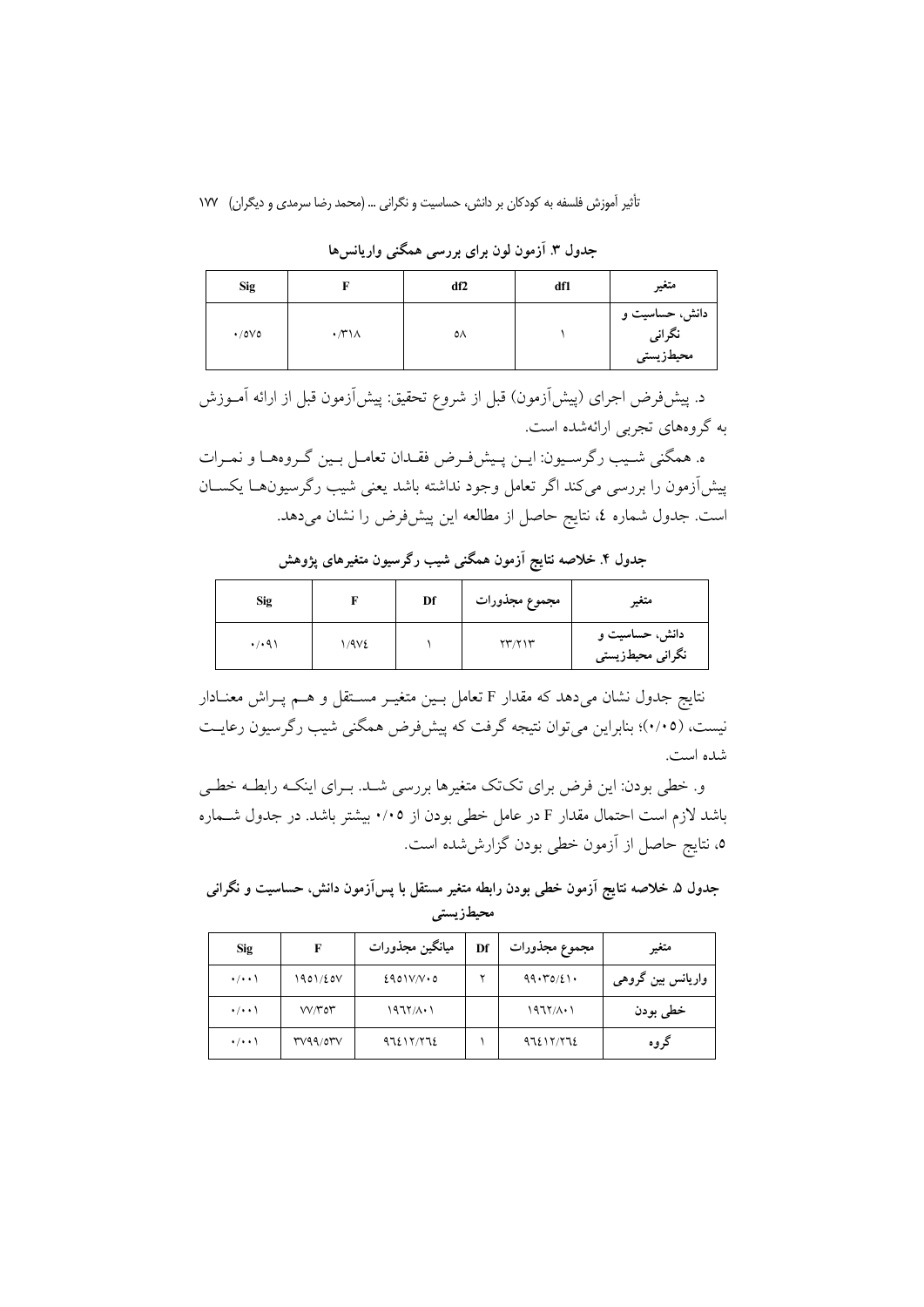١٧٨ تفكر وكودك، سال دهم، شمارة اول، بهار و تابستان ١٣٩٨

|  | ۲۵/۳۷۵ | $\circ \vee$ | 1227/T1                                            | خطا   |
|--|--------|--------------|----------------------------------------------------|-------|
|  |        | ٦.           | $Y$ <sup>0<math>Y</math></sup> $\cdot$ $V/2$ $Y$ 0 | مجموع |

بر اساس نتایج بهدستآمده از جدول ٥ و با توجه به اینکه مقدار F بهدستآمده از میـزان ۰/۰۵ كمتر است، لذا پیشفرض خطی بودن رابطه متغیر همراه با پـسآزمـون متغیـر وابسـته مورد تأیید مے باشد.

ز. مستقل بودن متغیر مستقل: این فرض به این نکته اشاره دارد که بـا حــذف پراکنــدگی متغیر وابسته قابل پیشبینی از روی متغیر مستقل، بخشی از اثـر عمــل أزمــایش هــم حــذف نمي شود. در پژوهش حاضر چون شركتكنندگان بهصـورت تصـادفي جـايگزين شــدهانــد تفاوتهای فردی در توانایی یادگیرنـدگان بــه حــذف بخشــی از اثــر عمــل آزمــایش منجــر نمي گر دد.

## ۲.۶ بررسی سؤالات یژوهش

در ادامه، به بررسی سؤالات پژوهش، پرداخته شده است.

سؤال اول پژوهش: آموزش فلسفه برای کودکان بر دانش محیطزیستی دانش آموزان پایــه هفتم دوره اول متوسطه چه تأثیری دارد؟

جدول ۶. آزمون لِون بعد دانش محیطزیستی

| مقدار p        | Df2 | Df1 | اماره ازمون |
|----------------|-----|-----|-------------|
| $1/\Lambda$ r' | ٥V  |     | ۰/۰٤٦       |

نتایج اَزمون لون در جدول شماره ٦ نشان مـی دهــد کــه مقــدار p اَزمــون لــون ( ٠/٨٣١) بیشتر از ۰/۰۵ می باشد. پس واریانس بعد دانش محیطزیستی دو گروه آزمـایش و کنتـرل در سطح ۰/۰۵ در پیشآزمون تفاوت معناداری ندارند.

جدول ٧. آزمون تحلیل کوواریانس بعد دانش محیطزیستی

| توان<br>ازمون  | ضريب<br>اتا                      | P                         | امار ه<br>ازمون | ميانگين<br>مربعات | درجه<br>آزادى | مجموع<br>مربعات | منبع<br>پراکندگی |
|----------------|----------------------------------|---------------------------|-----------------|-------------------|---------------|-----------------|------------------|
| $\cdot \pi$ 29 | $\cdot$ / $\cdot$ $\zeta$ $\tau$ | $\cdot$ /\\o              | Y/00V           | 11/9W             |               | 11/9VV          | پیشازمون         |
| ۰۰۰۱/          | .7922                            | $\cdot$ / $\cdot$ $\cdot$ | 477/W           | 2079/Tr           |               | 2019/Tr         | دروه             |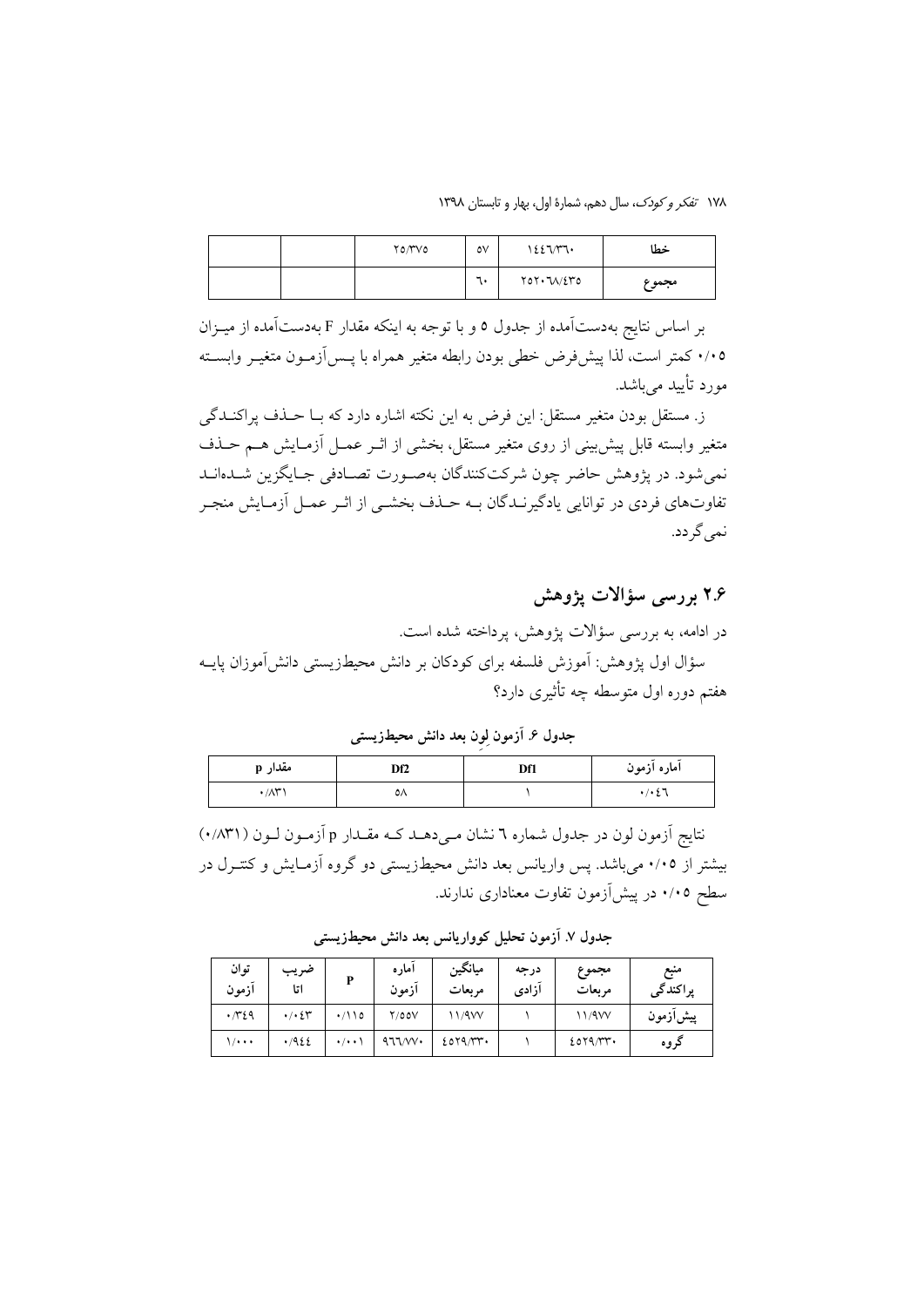تأثیر آموزش فلسفه به کودکان بر دانش، حساسیت و نگرانی … (محمد رضا سرمدی و دیگران) ۱۷۹

|  |  | 2700 | ٥V | $\sim$<br><b>STATISTICS</b><br>۰، ۱<br>$\mathcal{N}$ | خطا |
|--|--|------|----|------------------------------------------------------|-----|
|  |  |      |    |                                                      |     |

نتايج جدول شماره ٧ آزمـون تحليـل كوواريـانس در بعـد دانـش محـيطزيسـتي نشـان میدهد که p مقدار آزمون (۰/۰۰۱) کمتر از ۰/۰۱ است بنـابراین آمـوزش فلسـفه در سـطح ۰/۰۰۱ بر دانش محیطزیستی تأثیر معناداری داشته و چون توان آزمون ۱/۰۰۰ و بزرگتـر از ۰/۸ است حجم نمونه برای پژوهش کافی بوده است.

سؤال دوم پژوهش: آموزش فلسفه برای کودکان بر حساسیت محیطزیستی دانش[مـوزان پایه هفتم دوره اول متوسطه شهر کرج چه تأثیری دارد؟

جدول ٨ آزمون لون بعد حساسيت محيطزيستي

| مقدار p             | Df2 | Df1 | اماره ازمون              |
|---------------------|-----|-----|--------------------------|
| $\cdot$ /VV $\cdot$ | ٥٨  |     | $\cdot / \cdot \wedge V$ |

نتایج اَزمون لون در جدول شماره ۸ نشان مـیدهــد کــه مقــدار p اَزمــون لــون (۰/۷۷۰) بیشتر از ۰/۰۵ میباشد. پس واریانس میزان حساسـیت محـیطـزیسـتی دو گــروه آزمــایش و کنترل در سطح ۰/۰۵ در پیشآزمون تفاوت معناداری ندارند.

| توان<br>آزمون | ضريب<br>اتا           | P                   | أماره أزمون | ميانگين<br>مربعات | درجه<br>ازادى | مجموع<br>مربعات | منبع<br>پراکندگی |
|---------------|-----------------------|---------------------|-------------|-------------------|---------------|-----------------|------------------|
| ۰۰۰۱)         | $\cdot$ /0 \ $\wedge$ | $\cdot$ / $\cdot$ \ | 71/195      | ۱٦٤٥/٦٠٢          |               | 1720/707        | پیشازمون         |
| ۰۰۰۱)         | .4v                   | $\cdot$ / $\cdot$ \ | Y.71/T90    | 0509/770          |               | 0.2409/710      | گروه             |
|               |                       |                     |             | <b>Y7/197</b>     | ٥V            | 1077/A01        | خطا              |

جدول ۹. آزمون تحلیل کوواریانس بعد حساسیت محیطزیستی

نتــايج منــدرج در جــدول شـــماره ۹ آزمــون تحليــل كوواريــانس در بعــد حساســيت محیطزیستی نشان میدهد که p مقدار آزمون (۰/۰۰۱) کمتر از ۰/۰۱ است بنـابراین آمـوزش فلسفه در سطح ۰/۰۰۱ بر حساسیت محـیطـزیســتی تــأثیر معنــاداری دارد و ازآنجاکــه تــوان آزمون ۱/۰۰۰ و بزرگتر از ۰/۸ است حجم نمونه برای پژوهش کافی بوده است.

سؤال سوم يژوهش: اَموزش فلسفه براي كودكان بر نگراني محيطزيسـتي دانـش|مــوزان یایه هفتم دوره اول متوسطه شهر کرج چه تأثیری دارد؟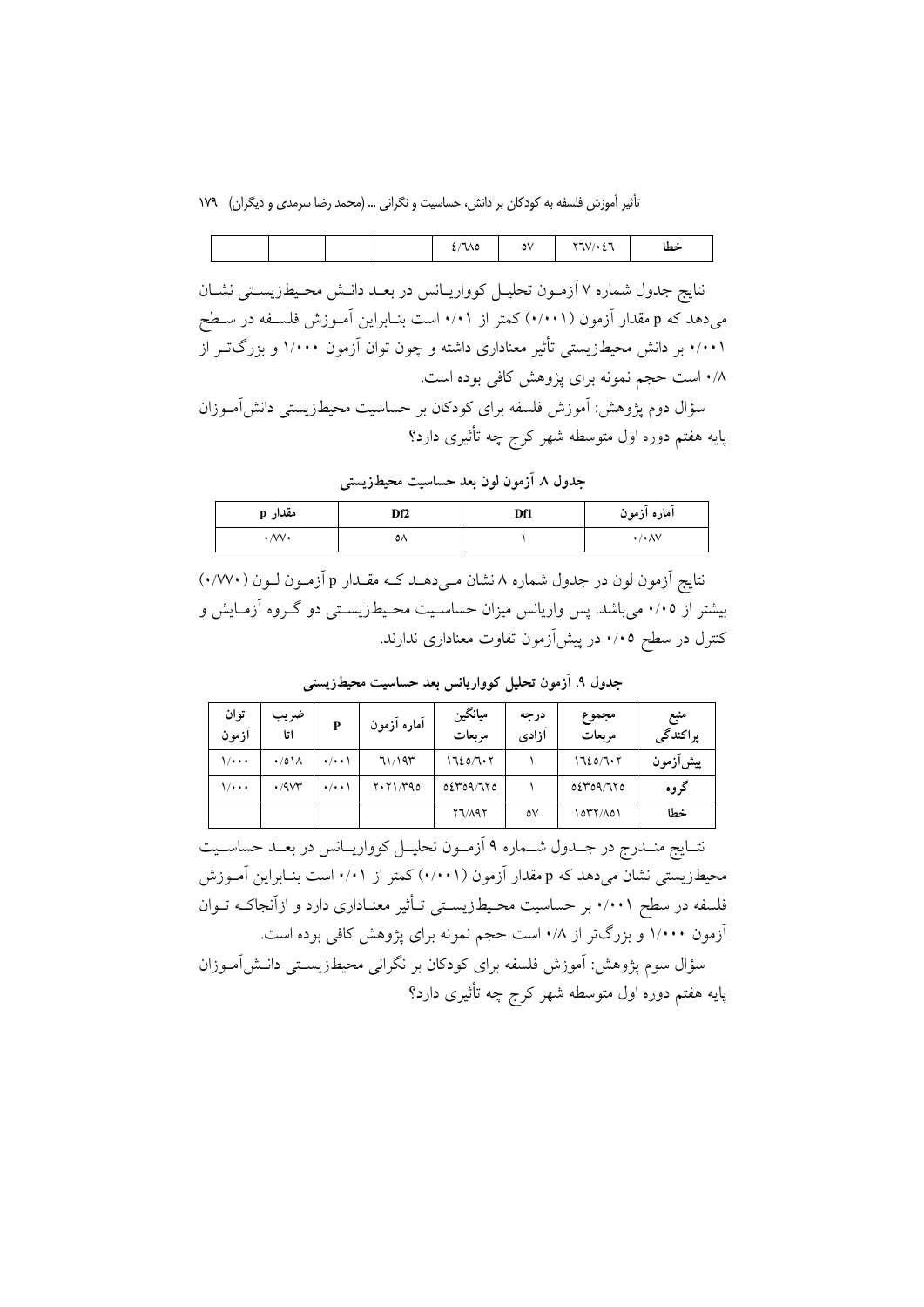١٨٠ تفكر وكودك، سال دهم، شمارة اول، بهار و تابستان ١٣٩٨

| مقدار p                                | Df2 | Df1 | اماره ازمون |
|----------------------------------------|-----|-----|-------------|
| $\cdot$ $\wedge$ $\uparrow$ $\uparrow$ | ٥٨  |     | ۰/۱۱۸       |

جدول ۱۰. آزمون لون بعد نگرانی محیطزیستی

نتایج آزمون لون در جدول شماره ۱۰ نشان میدهد کـه مقـدار p آزمـون لـون (۰/۷۳۲) بیشتر از ۰/۰۵ میباشد. پس واریانس میزان نگرانی محیطزیستی دو گروه آزمـایش و کنتـرل در سطح ۰/۰۵ در پیشآزمون تفاوت معناداری ندارند.

| توان<br>آزمون | ضريب<br>اتا  | P                  | امار ه<br>ازمون | ميانگين<br>مربعات | درجه<br>آزادى | مجموع<br>مربعات | منبع<br>پراکندگی |
|---------------|--------------|--------------------|-----------------|-------------------|---------------|-----------------|------------------|
| ۱٬۰۰۰         | 4/0.9        | $\cdot/\cdot\cdot$ | 09/049          | <b>MIVYV9</b>     |               | Y77/779         | پیشازمون         |
| $\frac{1}{2}$ | $.47\lambda$ | $\cdot/\cdot\cdot$ | 1 V۳V/19A       | $\cdot$ v W/2 TV  |               | 1. VU/27V       | گروه             |
|               |              |                    |                 | 7/199             | ٥V            | rorryq          | خطا              |

جدول ١١. آزمون تحليل كوواريانس بعد نگراني محيطزيستي

نتایج مندرج در جدول شماره ۱۱ آزمون تحلیل کوواریانس در بعد نگرانی محیطزیسـتی نشان میدهد که p مقدار آزمون (۰/۰۰۱) کمتر از ۰/۰۱ اسـت، بنـابراین آمـوزش فلسـفه در سطح ۰/۰۰۱ بر نگرانی محیطزیسـتی تـأثیر معنـاداری دارد و چــون تــوان آزمــون ۱/۰۰۰ و بزرگتر از ۰/۸ است حجم نمونه برای پژوهش کافی بوده است.

#### ۷. بحث و نتیجهگیری

نتایج تجزیهوتحلیل نتایج پژوهش برای پاسخ به سـؤال اول پــژوهش نشــان داد کــه اجــرای «برنامه آموزش فلسفه برای کودکان» بر دانش محیطزیستی دانش آموزان پایه هفتم دوره اول متوسطه شهر کرج تأثیر مثبت و معنیداری داشته است. در تبیین این یافته پژوهش مـیتـوان گفت: بحران محیطزیست در عصر حاضر ناشی از فقدان دانش و نیز فقدان آگـاهی بشــر در مديريت پايدار محيطزيست مي باشد. مدارس موظـف|نــد ضمن پرداختن به مباني ارزشي و اعتقادی جامعه، آن نوع اخلاق محیطزیستی را توسعه دهند که به حفظ محیطزیست کمک کند و راهنمای عمل دانش[موزان بهعنوان شهروندان حال و آینده در تعامل با آن باشد.

دانش و بینشی که دانش آموزان در مدارس پیرامون اخلاق محیطزیستی کسب مـی کننـد، بهصورت قابلیتها و توانایی های فنی، تخصصی و نگرش هـا در آنـان ظـاهر مـیشـود. این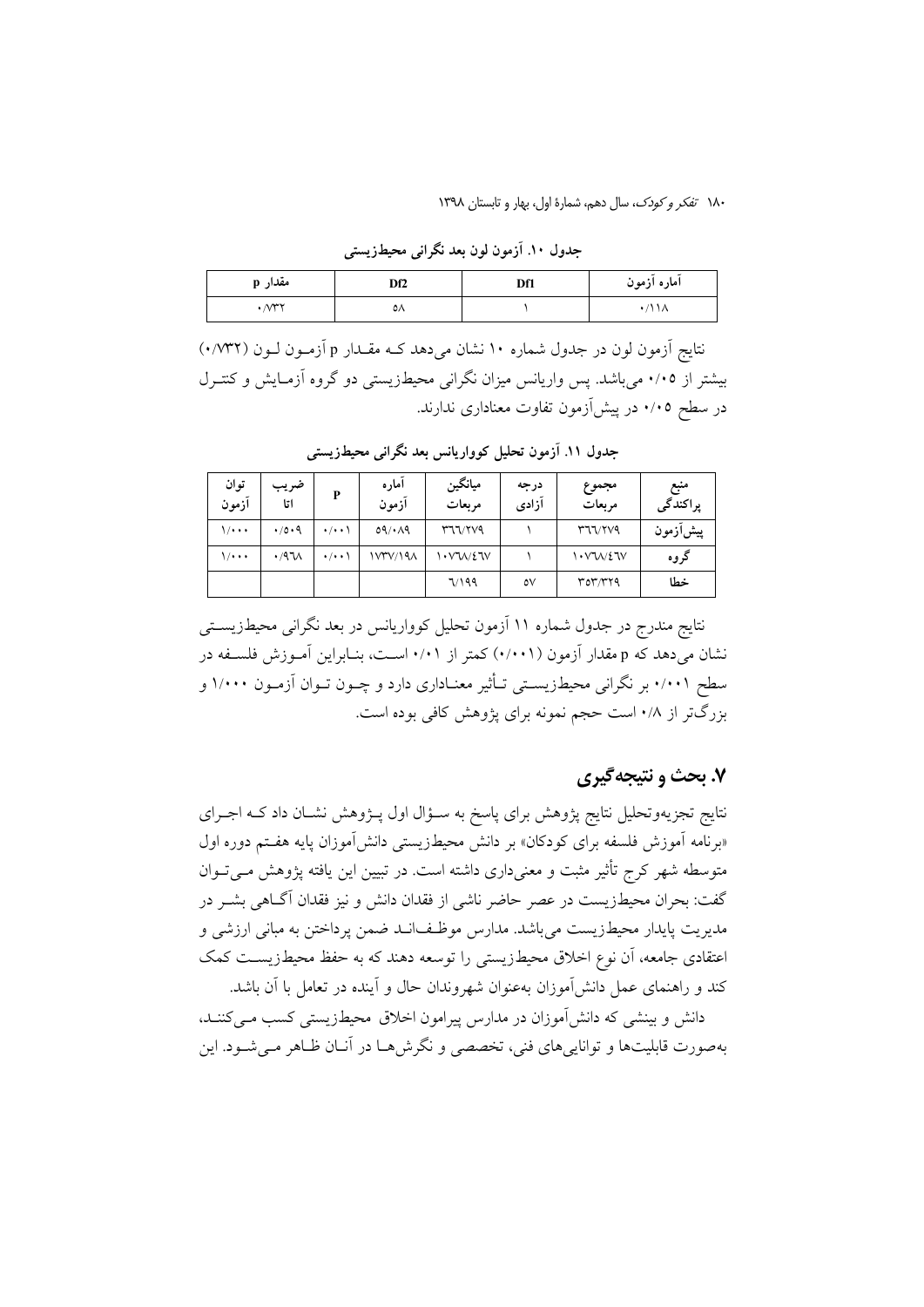موضوع ازایــنجهــت مهم است که ریشه اصلی نابســامانی۵ــای موجود در حفاظت از منابع طبیعی، به چگونگی درک و باورهای انسان نسبت به محــیطزیســـت برمـــیگـــردد، زیرا، رفتارهای ما بهوسیله اندیشههایمان هدایت می شود و آنچه را که مردم در مورد زیستبومها انجام می دهنـد، وابسته به اَن چیزی است که درباره محیط طبیعی پیرامون خود مـی|ندیشـند. نظام فلسفي، چارچوب كلي و منسجمي از نگاه به عالم هسـتي، طبيعـت، انســان و تكامــل او، معرفت و چگونگي شکل گيري معرفت، ارزش ها و اخلاق فراهم مي سازد که هر يـک از ايــن موارد مستقيماً نظام آموزش وپرورش و بهتبع أن دانش[مـوزان را تحـت تـأثير قـرار مـىدهــد. برنامه فلسفه برای کودکان، با ایجاد فرصت کاوشگری جذاب پیرامون موضوعاتی کـه ذهــز کودک را درگیر خودساخته، علاوه بر پرورش قدرت تفکر و تعمق روی مسـائل، منجـر بــه تفکر تأملی، تفکر مشارکتی، احساس کفایت در تولید و پرورش ایدههـا و مسـئولیتپــذیری اخلاقی شده؛ ازاینرو اهمیت نقش فلسفه که همواره با تفکر آدمیان سروکار دارد موردتوجـه قرار مي گير د.

نتایج تجزیهوتحلیل یافتههای پژوهش برای پاسخ بــه ســؤال دوم نشــان داد کــه آمــوزش فلسفه برای کودکان بر بعــد حساسـیت محـیطـزیســتی دانــش[مــوزان پایــه هفــتم دوره اول متوسطه شهر کرج تأثیر مثبت و معنیداری دارد. در تبیین این یافته پژوهش مـیتـوان گفـت: حساسیت محیطزیستی به مجموعهای از ویژگیهای عاطفی که باعث میگردد یک شخص دیدگاهی از منظر همدلی نسبت به محیطزیست پیدا نماید اشاره دارد. در جهـان امـروز ایــن توافق وجود دارد که آموزش مؤثرترین ابزار و شیوه برای رویـارویی بـا چـالش(هـای آینــده، خصوصاً حفاظت از محیطزیست است. درواقع اَمـوزش جهـان فـردا را شـكل مـى،دهــد و آگاهی و درک عمومی نیز به حرکت درآورنـده تغییـرات پایـدار مـیباشـد. تـرویج روحیـه مشارکت عمومی در محافظت از سلامت و یکیارچگی محیطزیسـت و بــوم نقــش اساســی ایفا می کند. برای تحقق این نقش، ارتقای حساسیت نسـبت بــه محـیطـزیســت و مســائل آن موردنیاز است. هدف از آموزش محیط زیستی، تربیت شـهروندانی آگــاه و حسـاس است که با دانش و عملکردشان، برای حفاظت و جلوگیری از تخریب محیطزیست اقدام کننـد.

.<br>نتایج تجزیهوتحلیل نتایج برای پاسخگویی به سوم پـژوهش نیـز نشـان داد کــه آمــوزش فلسفه برای کودکان بر بعد نگرانی محیطزیستی دانش آموزان پایــه هفــتم دوره اول متوســطه شهر کرج تأثیر مثبت و معنیداری دارد. در تبیین این یافته پژوهش می تـوان گفـت: نگرانــی محیطزیستی به دیدگاه دلسوزانه نسبت به محیطزیست اشاره دارد. می توان گفت افرادی ک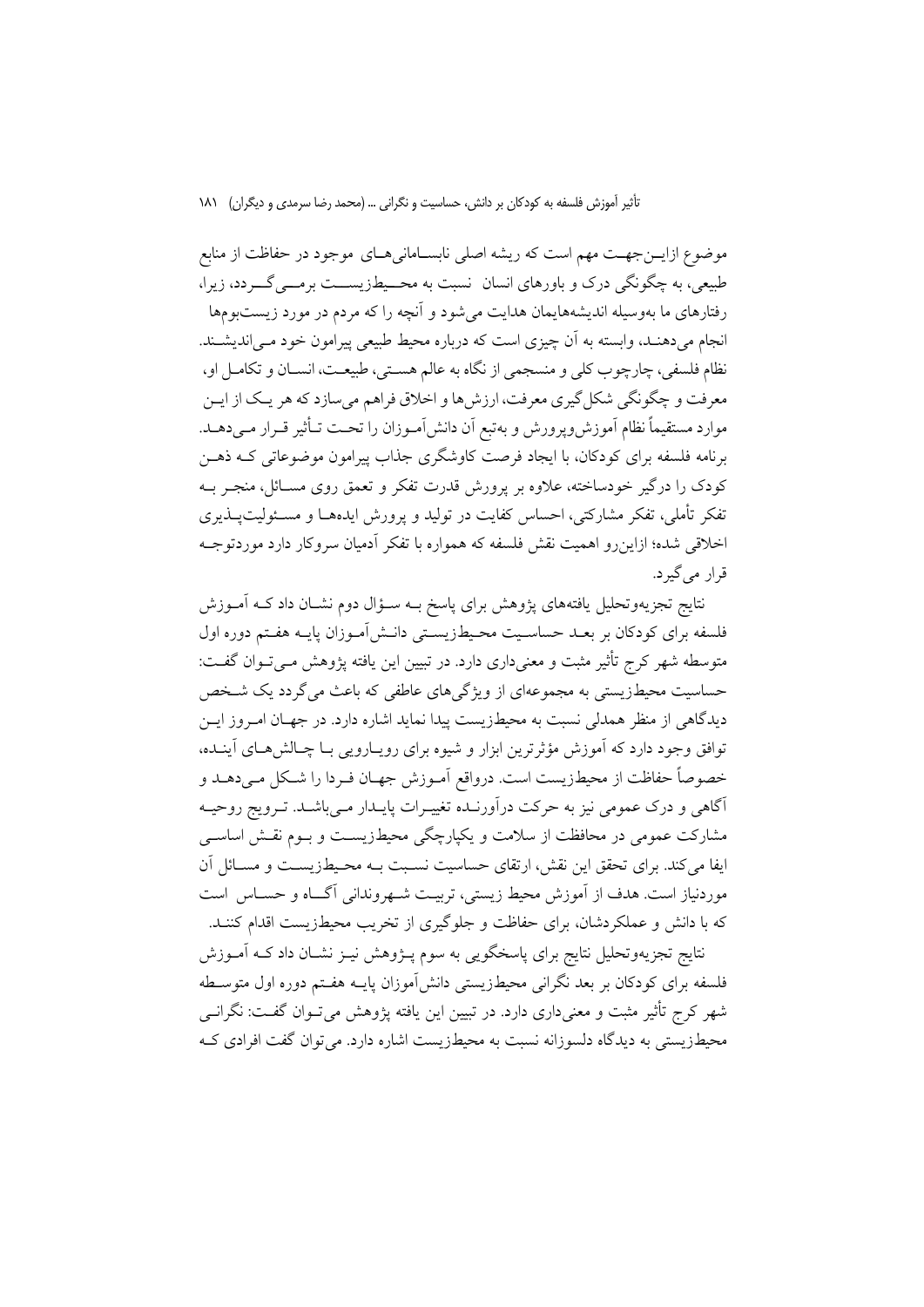١٨٢ تفكر وكودك، سال دهم، شمارة اول، بهار و تابستان ١٣٩٨

دارای سطوح بالاتری از نگرانی محیطزیستی باشـند نگـرش و تمایـل مثبـتتـری جهـت محافظت از محبطزیست نسبت به دیگر افراد از خود نشان می دهند.

با تغییراتی که در نگرش و سطح نگرانی افراد می توان ایجـاد نمـود مـی تـوان آنــان را در جهت كاهش نقششـان در أسـيب بـه محـيطـزيسـت تحريـك نمـود. محـيطـزيسـت و يـا بومشناسی، علمی است که راجع به امور حیاتی و ضـد حیـاتی پیرامـون هـر موجـود زنـده بحث مي كند. بومشناسي، شامل دانش تدبير و اداره طبيعت بـهطـوركلي و همچنـين اجـزاء خاص طبيعت و نحوه بههم پيوستگي آنها به يکديگر و اينکـه چگونـه آنهـا بــا همــاهنگي یکدیگر یک مجموعه را تشکیل دادهاند نیز می شود. بهبیاندیگر، بومشناسی دانشی است کـه در فهم جهانی که ما در آن زندگی مـیکنـیم و همچنـین اینکـه جهـان چـه تـأثیری بـر مـا می گذارد، ما را پاری میدهد و از همین نظر است که رابطه بسیار تنگاتنگی با فلسفه خواهـد يافت. تحقيق و يژوهش در حوزه محيطزيست و عوامـل تخريـب أن و راهحلـي بـراي حفـظ محيطزيست از تخريب، بايد در كليت موضوع بحث شود و اين وظيف فلسـفه اسـت. عامـل اصلی و مستقیم فاجعهی تخریب محیطزیست، انسان است و باید او را اصلاح کرد به گونـهای که با اصلاح او، کل جهان به نظم خود بازگردد. ازاینرو از اهمیت نقش فلسفه کـه همـواره بـا تفکر آدمیان سروکار داشته است، در پرهیز از یک فاجعه محیطزیستی بزرگ در سـطح جهـان که به نابودي بسياري از انسانها و گونههاي جانوران و گياهـان مـي|نجامـد، سـخن بـه ميـان میآید. ملاصدرا غایت فلسفه را به کمال رسیدن انسان از جهت علم و عمل دانســته اســت. به اعتقاد ملاصدرا يكي از اهداف حكمت، به كمال رساندن آدمـي در عمـل يـا همـان اخــلاق است کمال عقل عملی اشراف یافتن بـر قــوای حیــوانی اســت و بــی|خلاقــی کــه تخریــب محیطزیست نیز درون آن جای دارد؛ زیرا هر عملی نتیجـهی یـک تفکـر اسـت و محصـول اندیشهی نادرست عمل ناصواب خواهد بود. می توان اذعان داشت با توجه به نقــش و تــأثير فلسفه بر تفكر و نگرش افراد، لذا تأثير فلســفه بــر ايجــاد نگرانــي نيــز چنــدان دور از انتظــار .<br>نست.

نتایج پژوهش حاضر با نتـایج پـژوهش(حای برنجکـار و همکـاران (۱۳۹۷)، جلیلیـان و همکاران (١٣٩٥) و عابدینی نظری (١٣٩٥) همسو بود. با توجــه بــه تــأثیر فلســفه بــر تفکــر افراد، می توان این پژوهشها را بهنوعی به پژوهش حاضر نسبت داد. نتایج ایــن پــژوهش بــا نتايج تحقيق سلطاني كوهانستاني (١٣٩٤) نيـز همخـواني داشـت. او نشــان داد كــه آمــوزش فلسفه با تکیهبر آرای ملاصدرا بر حفظ محیطزیسـت تــأثیر دارد. نتــایج پــژوهش حاضــر از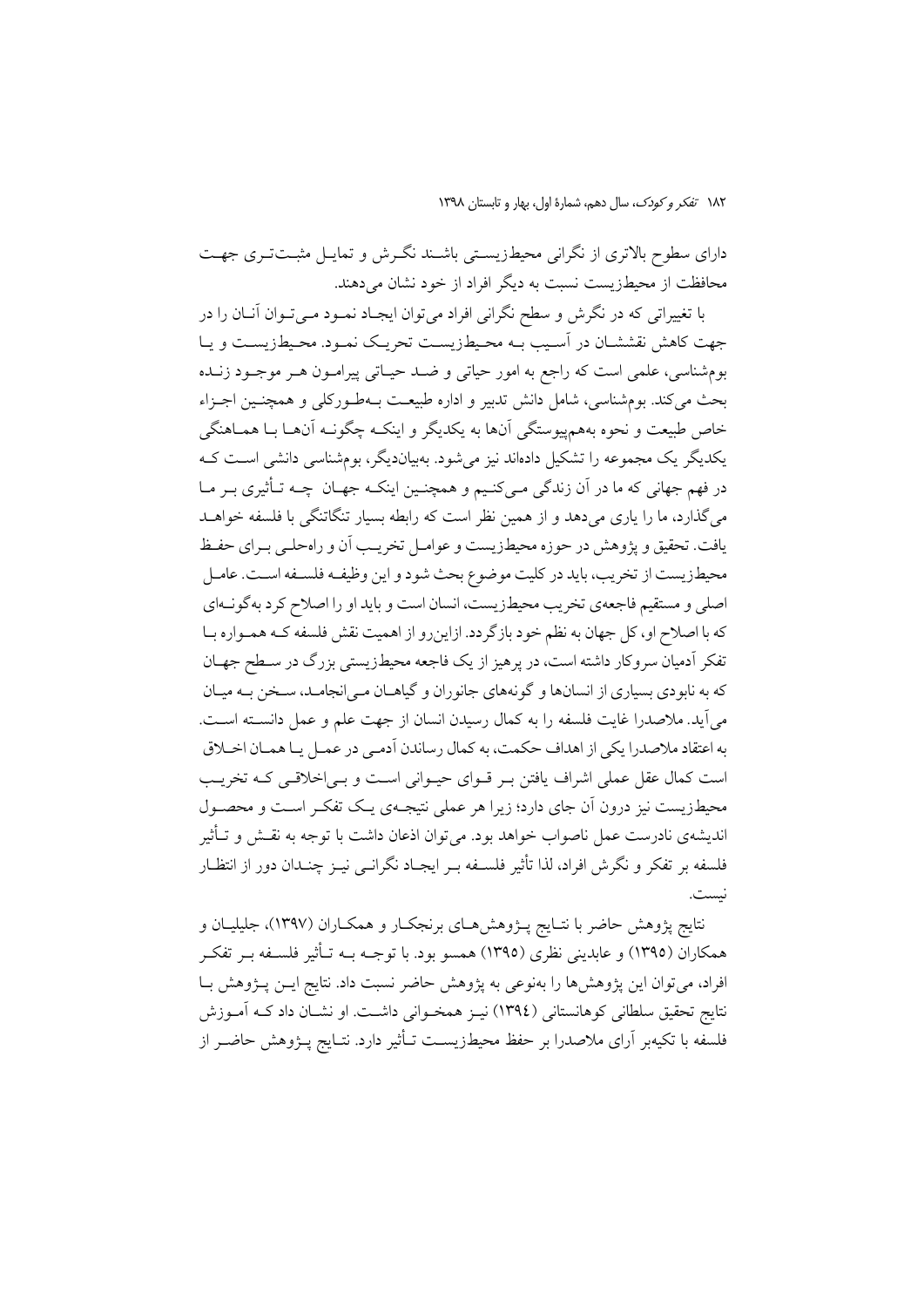سوی دیگر با نتایج پژوهش قبادیان (١٣٩٤) همسو بود. نتایج پژوهش او نشان داده بـود کـه برنامه آموزش فلسفه بر مهارتهاى اجتماعى دانش[موزان تأثير دارد. بــهايــنترتيـب، فلســفه برای کودکان روشی است برای کمک به کودکان تا بهعنوان یک شهروند در جامعــه زنــدگی کنند و مهارتهای یک شهروند خوب بـودن را بیاموزنـد و بـا توجـه بـه اینکـه توجـه بـه محیطزیست و حفظ آن از وظایف شهروندی است میتوان پــژوهش فــوق را بــه پــژوهش حاضر نسبت داد.

نتايج اين پژوهش با نتايج پژوهش موريس (Murris, 2016) نيز همسو بـود. او نشــان داد که آموزش فلسفه برای کودکان میٍتواند در شکل گیری تفکر در کودکان مـؤثر باشــد. نتــایج پژوهش حاضر با نتايج پژوهش ورلي (Worley, 2016) نيز همســويي داشــت. او نشــان داده بود که برنامه أموزش فلسفه برای کودکان می تواند در جهت رشد و بهبود توانـایی اســتدلال، یرورش خلاقیت، پـرورش تفکـر انتقـادی، پـرورش درک اخلاقـی و ارزش هـای هنـری، پرورش شهروندی و رشد میان فردی و فردی، پرورش توانایی مفهوم یـابی در تجربــه مــؤثر باشد. نتايج پژوهش حاضر با نتايج پـژوهش كســدي (Cassidy, 2013) نيــز همســو بــود. او نشان داد که کودکان با آموزش فلسفه یاد میگیرند که چگونه بـهخـوبی زنـدگی کننـد و بـا توجه به اینکه حفظ محیطزیست و شرایط عالی آن از مهمترین شرایط زنـدگی بشـر اسـت که در شرایط محیطزیستی تأثیر فراوانی دارد لذا پژوهش فوق را میتوان به پژوهش حاضــر نسبت داد. نتايج اين پژوهش با نتايج مامت و همكاران (Mamata et al., 2012) نيز همســويـي داشت. آنها نشان دادند که آموزههای دینی و فلسفه بـر درک نگــرش محـیطـزیســتی تــأثیر دارد. از دلایل همسو بودن پژوهشهای فوق با این پژوهش را می توان به مشابهت در برنامـه آموزش فلسفه و نوع آزمودنیهای تحقیق نسبت داد.

به نظر می رسد افزایش دانش در زمینه محیطزیست درنهایـت باعث افـزایش حساسـیت و نگرانی افراد نسبت به این موضوع مـی گـردد. کودکان و نوجوانان بـهعنـوان رهبران فردای جامعه و حامیان سلامت محــیطـزیســـت ــ کــــه یگانـــــه منبع برآورده کردن نیازهای بشر محسوب می شود می بایسـت در مورد محـیطـزیسـت طبیعــی و اینکه چگونه فعالیـتهـای انسان منجر به تخريب و كاهش كيفيت أن مي شـود، بياموزند. أنهــا بايد بدانند كه با افزايش دانششــــان چه وظايفي در قبال محــــيطـزيســــت بر عهده دارند، تا بدين ترتيب بتوانند اين مشكلات را كاهش دهند يا در صورت امكـان آنها را حـذف كننـد. فلسـفه بـراي كودكـان از برنامههای آموزشیای است که این امکان را فراهم میآورد تا کودکـان و نوجوانــان افکــار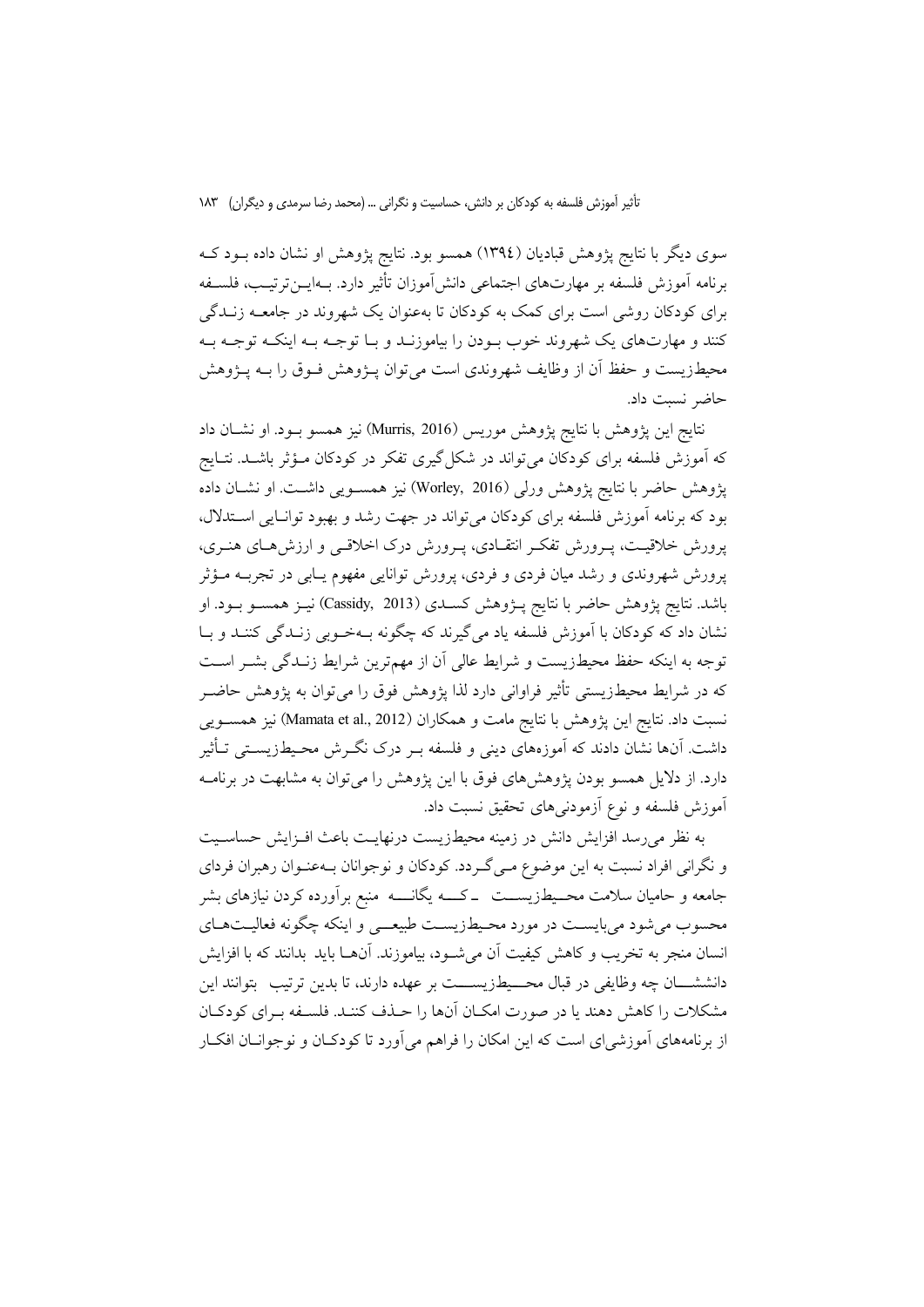پیچیـده خـود را شـكل دهنـد. از ایــن رهگـذر، اسـتدلال، تفكـرات انتقـادي و خلاقانــه و .<br>نوع،دوستی آنها نیز زیاد میشود. فلسفه برای کودکـان هــدفAعـای شــناختیِ روشــنی دارد؛ ذهن را وادار به عمل میکند و ایـن کـار را از طریـق چـالشهـا، تفکـر اصـولی و تعامـل ساختاري انجام مي دهد. برنامه فلسفه بـراي كودكـان، بـا ايجـاد فرصـت كاوشـگري جـذاب پیرامون موضوعاتی که ذهن کودک را درگیر خودساخته، علاوه بـر پـرورش قــدرت تفکـر و تعمق روی مسائل، منجر به تفکر تأملی، تفکر مشارکتی، احساس کفایت در تولیـد و پــرورش ایدهها و مسئولیتیذیری اخلاقی می شود. بهاین ترتیب، فلسفه برای کودکان روشی است برای کمک به کودکان تا بهعنوان یک شهروند در جامعه زندگی کنند و مهارتهـای یـک شـهروند خوب بودن را كه همان حفظ محيطزيست است بياموزند.

در پایان بر اساس نتـایج حاصـل از پــژوهش، پیشــنهاد مــیشـود کــه در آمــوزش۱حـای محیطزیستی از نقش و تأثیرات مثبت آموزش فلسفه بر تفکر بهره گرفته شود. لازم بــه ذکــر است انجام این پژوهش محدود به ناحیه ٤ شهر کرج بوده و در تعمیم نتایج باید بـا احتیـاط عمل شود.

#### كتابنامه

| الماسی حسینی، سید صمد. (۱۳۹۱). بررسی تأثیر أموزش فلسفه بـرای کودکـان بـر رشـد مهـارتهـای              |
|-------------------------------------------------------------------------------------------------------|
| اجتماعی و عزتنفس دانش[موزان پایه پنجم ابتدایی، پایاننامــه کارشناســی ارشــد، دانشــکده علــوم        |
| تربیتی و روانشناسی، دانشگاه علامه طباطبایی.                                                           |
| برنجکار، میلاد.، احقر، قدسی و انصاریان، فهیمـه. (۱۳۹۷). «اثربخشــی أمــوزش فلســفه بــه کودکــان بــر |
| راهبردهای یادگیری دانش[موزان و پایداری آن در طول زمان»، تفکر و کودک، ۱۹(۱)، ص ۷۳–۹۵.                  |
| برهمن، مریم.، خدابخشی صادقآبادی، فاطمه. (١٣٩٦). «اَموزش فلسفه بـرای کودکــان»، پیشــرفتهــای          |
| نوین در علوم رفتاری، ۵/۲)، ص ۹۰-۰۶-۱۰.                                                                |
| پورمعصوم، بهمن.، فیاض، ایراندخت.، بازرگان، سـیمین. (١٣٩٦). «شـكل گیـري سـواد زیســت،محیطـي            |
| کودکان بر اساس برنامه درسی راهبردی، برنامهریــزی چندبعــدی و بســته یــادگیری چندرســانهای»،          |
| فصلنامه تعلیم و تربیت، دوره ۳۳، شماره ۱(پیاپی ۱۲۹)، ص ۹–۳۲.                                           |
| جليليان، سهيلًا.، عظيم پور، احسان و جليليان، فريبا. (١٣٩٥). «اثربخشي برنامة آموزش فلسفه به كودكـان    |
| بر پرورش توانایی حل مسأله و قضاوت اخلاقی در دانش[موزان»، پژوهشهای تربیتـی، شــماره ۳۲،                |
| ص ۸۰–۱۰۱.                                                                                             |
| خيسروي، حسن (١٣٩٥). «حق بر محيطزيست سالم در بر تو حكم اني مطلوب»، محله اخبلاق زيستير،                 |

روت.<br>۲(۲۰)، ص ۱۲۷–۱٤٤.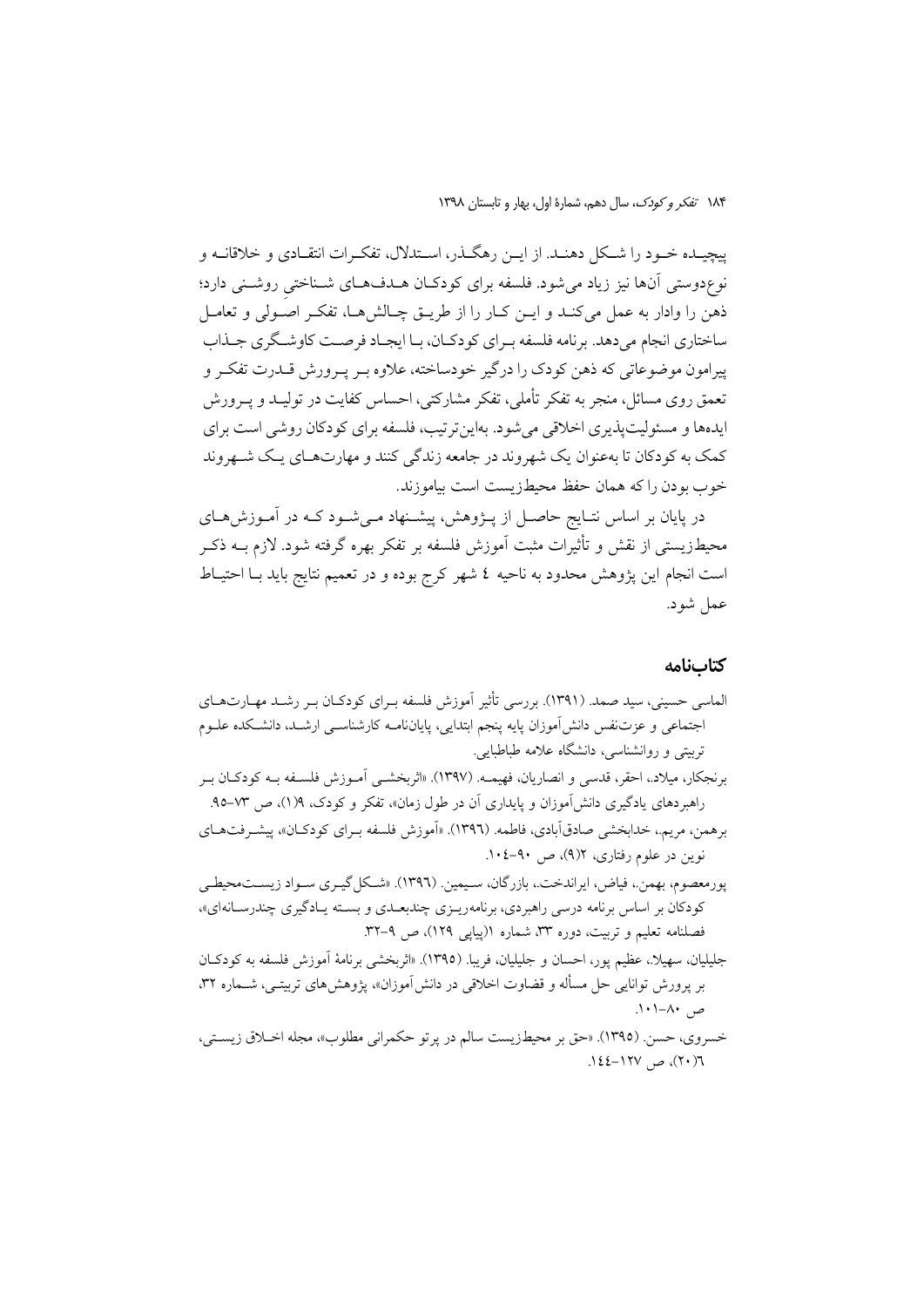دره زرشکی، نسرین. (۱۳۹۵). اثربخشی آموزش فلسفه برای کودکان P4C بر تفکر انتقادی و هوش هسای چندگانه دانش[موزان پایه پنجم ابتدائی شهر یزد، پایاننامه کارشناسی ارشد، دانشکده علوم انســانی و اجتماعی، دانشگاه یزد.

رستمی، کاوه.، رحیمی، ابراهیم.، رستمی، ویدا و هاشمی، سـپیده. (۱۳۹۱). «بررســی تــأثیر روش اجتمــاع پژوهشی در «برنامه ی فلسفه برای کودکان» بر خلاقیت کودکـان»، تفکـر و کـودک، ۱۳٪)، ص ٤٩-

سلطانی کوهانستانی، مریم. (١٣٩٤). «نقش فلسفه در حفظ محیطزیست با تکیهبر آرای ملاصدرا»، اولـین كنفرانس ملي علوم و مديريت محيطزيست ايران، اردبيل.

شاو، ران. (۱۳۹۲). فلسفه در کلاس درس: راهکاری برای پرورش دانش[موزان اندیشمند، ترجمه حســن سالاري، چاپ دوم، تهران: طراحان ايماژ.

صادقی هاشم آبـادي، محمـد و علـوي، سـيد محمـدکاظم. (١٣٩٣). «فلسـفه بـراي کودکـان»، اسـلام و پژوهشهای تربیتی، دوره ٦, شماره ٢ (ییایی ١٢)، ص ٥٩-٧٨.

طالبزاده، سـيد حميـد. (١٣٩٦). فلسـفه پايـهٔ يـازدهم دورهٔ دوم متوسـطه، تهـران: سـازمان پـژوهش و یرنامهریزی آموزشبی.

طالعی، سهیلا. (۱۳۹۱). تأثیر آموزش فلسفه به کودکان بر رشد مهارتهای بنیادی، پایــانiامــه کارشناســی ارشد، دانشکده علوم تربیتی و روانشناسی، دانشگاه آزاد اسلامی واحد تهران مرکزی.

عابدینی نظری، مرتضی (١٣٩٥). تأثیر آموزش فلسفه برای کودکان بـر اعتمادبـهنفـس و تفکـر انتقــادی دانش[موزان پسر دوره اول مقطع متوسطه منطقه ٦ تهران، پایاننامه کارشناسی ارشد، دانشکده علــوم تربیتی و روانشناسی، دانشگاه آزاد اسلامی واحد تهران مرکزی.

قانون اساسی جمهوری اسلامی ایران همراه با اصلاحات سال ۱۳۳۸.(۱۳۹۸). تــدوین جهــانگیر منصــور، تهران: نشر ديدار.

قائدی، یحیی (۱۳۹۵). مبانی نظری فلسفه برای کودکان، چاپ اول، تهران: نشر مرآت.

قبادیان، مسلم. (١٣٩٤). «تأثير برنامه آموزش فلسفه به کودکان بر مهارتهای اجتماعی دانش[مــوزان يايــه ینجم ابتدایی»، یژوهش های تربیتی، شماره ۳۰، ص ۱۳۸–۱٤۹.

قدمیاری، معصومه.، ملک یور، بهار و رشیدیور، رکسانا. (۱۳۹۲). «بررسی ارتبـاط آمــوزش فلســفه بــرای کودکان در تربیت شهروند جهانی»، چهارمین همایش انجمن فلسفه تعلیم و تربیـت ایــران، مشــهد، دانشگاه فردوسی مشهد.

كلانتري، سارا.، بني جمالي، شكوه السادات و خسروي، زهره. (١٣٩٢). «بررسي اثربخشي اجـراي برنامــه آموزش فلسفه به كودكان بر كاهش تفكرات غيرمنطقي دانش}موزان دختر كلاس اول مقطع راهنمــايي شهرستان بروجن»، دو فصلنامه علمي–يژوهشي روانشناسـي بـاليني و شخصـيت (دانشـور رفتـار)، دوره ۲، شماره ۱۱، ص ۳۷–۶۸.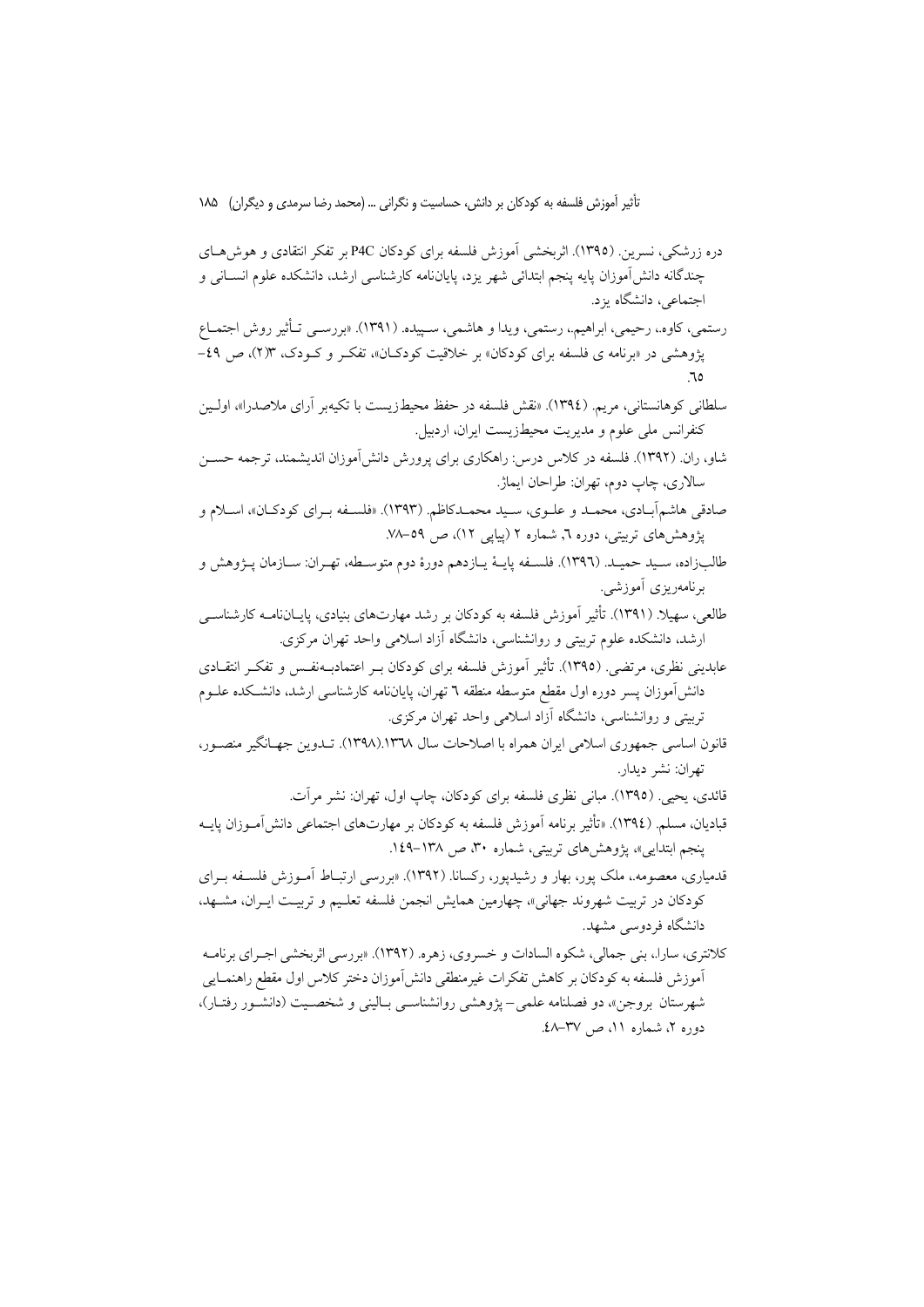١٨۶ تفكر وكودك، سال دهم، شمارة اول، بهار و تابستان ١٣٩٨

- Cassidy, Claire. (2013). "Philosophy with children: learning to live well" Childhood and Philosophy, 8 (16). pp. 243-264.
- Giménez-dasí, M., laura quintanilla, marie-france Daniel. (2013). "Improving emotion comprehension and social skills in early childhood through philosophy for children", childhood & philosophy, rio de janeiro, V.9, N. 17, jan-jun. 2013, pp. 63-89.
- Lipman, M. (2003). Thinking in education, 2<sup>nd</sup> edition. Cambridge: Cambridge University Press.
- Mackenzie, A.C., Edwards, S., Moore, D. and Boyd, W. (2014). Young Children s Play and Environmental Education in Early Childhood Education, Cham Heidelberg New York Dordrrecht London: Springer.
- Makaiau, A.S. & Tanaka, N. (2018). Philosophy for Children: A Deliberative Pedagogy for Teaching Social Studies in Japan and the USA, Journal of International Social Studie, 8(2), 29-45.
- Mamata, M., Siti Fatahiyah Mahamooda. And Ismaniza Ismailb. (2012). "Islamic Philosophy on Behaviour - Based Environmental Attitude", Procedia - Social and Behavioral Sciences, 49:  $85 - 92$ .
- Murris, K. (2016). The Philosophy for Children curriculum: Resisting "teacher proof'texts and the formation of the ideal philosopher child". Studies in Philosophy and Education, 35(1), 63-78.
- NAAEE. (2016).Guidelines for Excellence Early Childhood Environmental Education Programs, Vol.5, Washington DC: naaee.